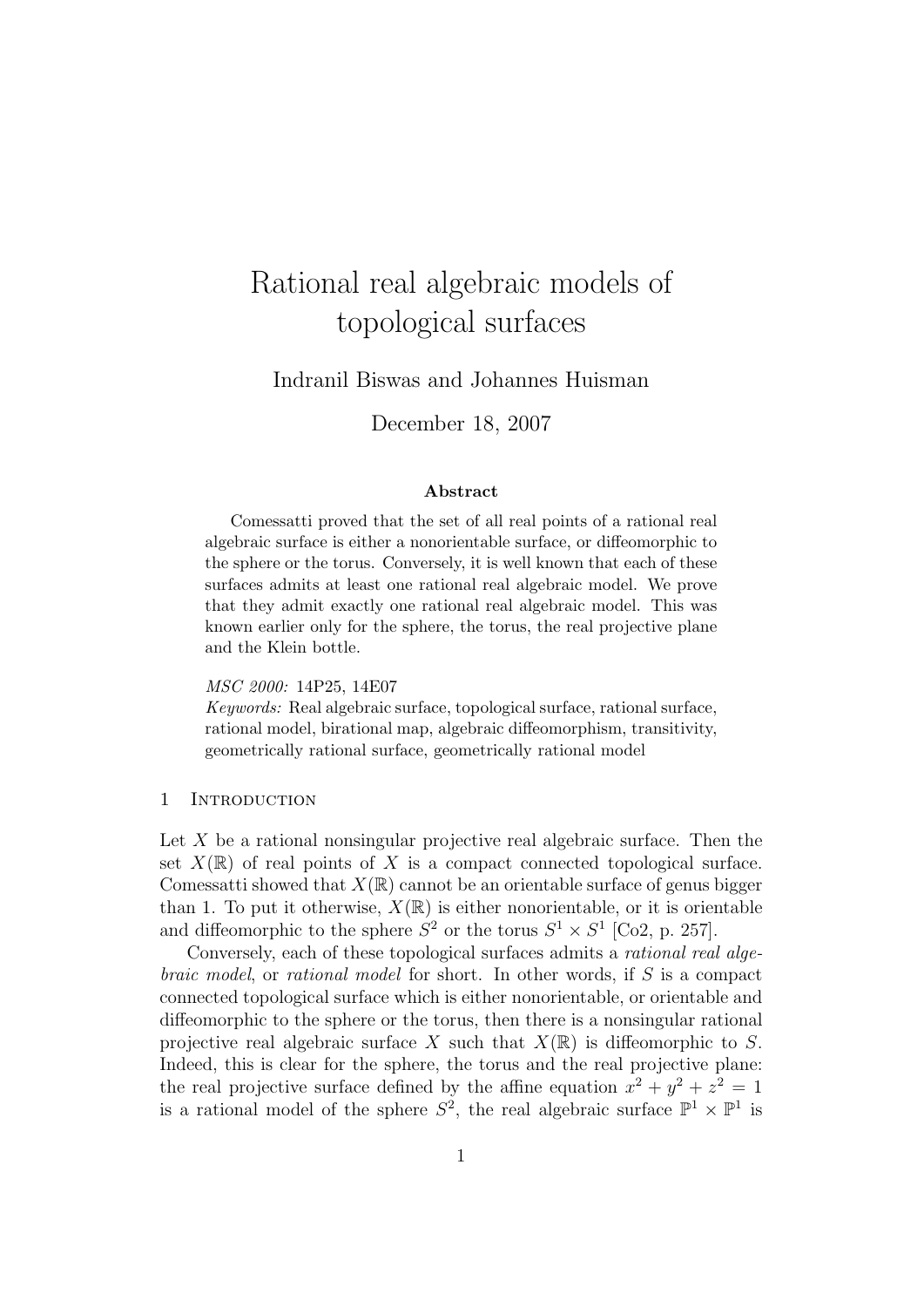a rational model of the torus  $S^1 \times S^1$ , and the real projective plane  $\mathbb{P}^2$  is a rational model of the topological real projective plane  $\mathbb{P}^2(\mathbb{R})$ . If S is any of the remaining topological surfaces, then  $S$  is diffeomorphic to the *n*-fold connected sum of the real projective plane, where  $n \geq 2$ . A rational model of such a topological surface is the real surface obtained from  $\mathbb{P}^2$  by blowing up  $n-1$  real points. Therefore, any compact connected topological surface which is either nonorientable, or orientable and diffeomorphic to the sphere or the torus, admits at least one rational model.

Now, if  $S$  is a compact connected topological surface admitting a rational model  $X$ , then one can construct many other rational models of  $S$ . To see this, let P and  $\overline{P}$  be a pair of complex conjugate complex points on X. The blow-up  $\widetilde{X}$  of X at P and  $\overline{P}$  is again a rational model of S. Indeed, since P and  $\overline{P}$  are nonreal points of X, there are open subsets U of X and V of X such that

- $X(\mathbb{R}) \subset U(\mathbb{R})$ ,  $\widetilde{X}(\mathbb{R}) \subset V(\mathbb{R})$ , and
- $\bullet$  U and V are isomorphic.

In particular,  $X(\mathbb{R})$  and  $\widetilde{X}(\mathbb{R})$  are diffeomorphic. This means that  $\widetilde{X}$  is a rational model of  $S$  if  $X$  is so. Iterating the process, one can construct many nonisomorphic rational models of S. We would like to consider all such models of S to be equivalent. Therefore, we introduce the following equivalence relation on the collection of all rational models of a topological surface S.

**Definition 1.1.** Let  $X$  and  $Y$  be two rational models of a topological surface S. We say that X and Y are isomorphic as rational models of S if there is a sequence



where each morphism is a blowing-up at a pair of nonreal complex conjugate points.

We note that the equivalence relation, in Definition 1.1, on the collection of all rational models of a given surface  $S$  is the smallest one for which the rational models X and  $\widetilde{X}$  mentioned above are equivalent.

Let  $X$  and  $Y$  be rational models of a topological surface  $S$ . If  $X$  and  $Y$ are isomorphic models of S, then the above sequence of blowing-ups defines a rational map

$$
f\colon X\dashrightarrow Y
$$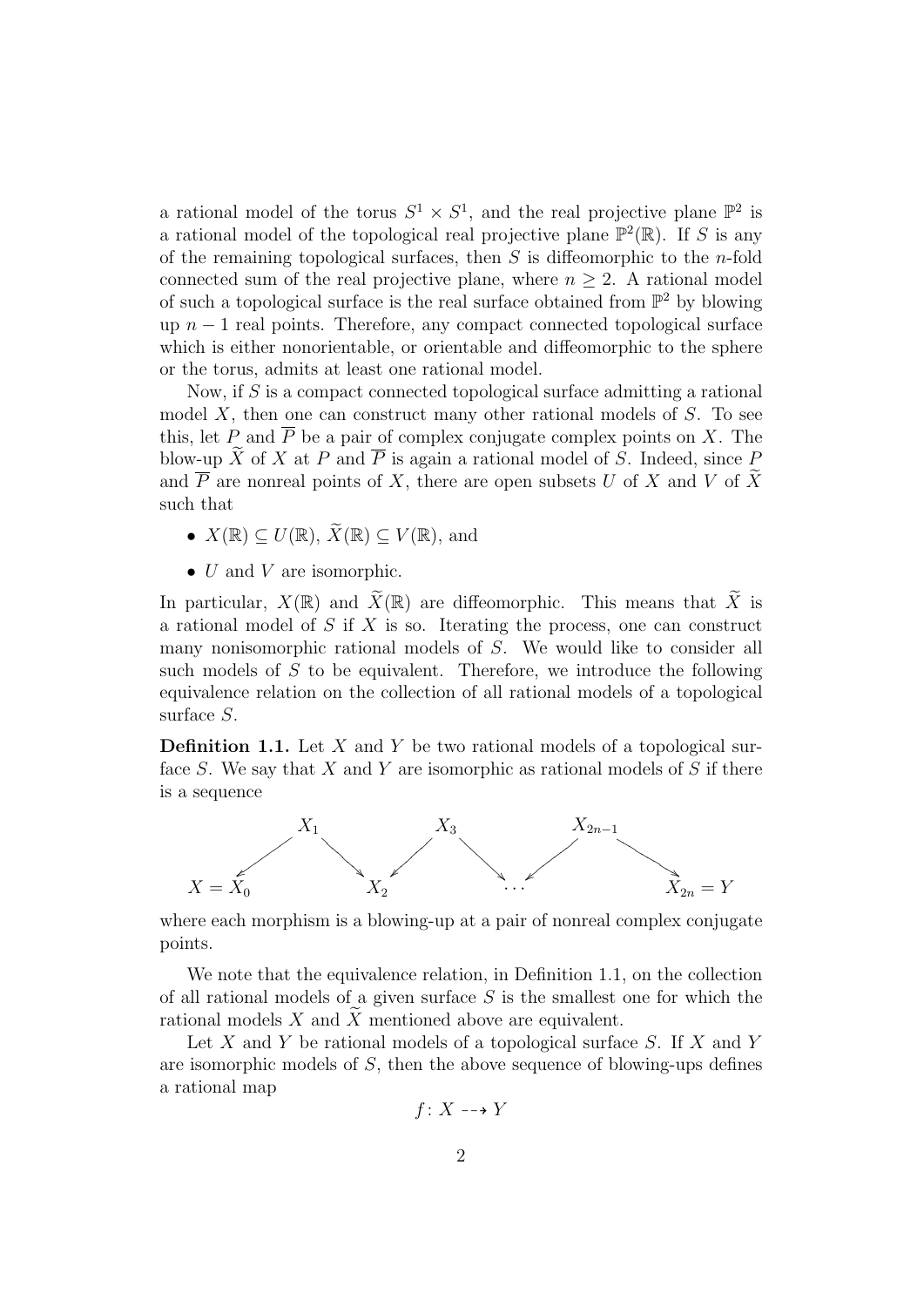having the following property. There are open subsets  $U$  of  $X$  and  $V$  of  $Y$ such that

- the restriction of  $f$  to  $U$  is an isomorphism of real algebraic varieties from  $U$  onto  $V$ , and
- $X(\mathbb{R}) \subset U(\mathbb{R})$  and  $Y(\mathbb{R}) \subset V(\mathbb{R})$ .

It follows, in particular, that the restriction of f to  $X(\mathbb{R})$  is an *algebraic* diffeomorphism from  $X(\mathbb{R})$  onto  $Y(\mathbb{R})$ , or in other words, it is a biregular map from  $X(\mathbb{R})$  onto  $Y(\mathbb{R})$  in the sense of [BCR].

Let us recall the notion of an algebraic diffeomorphism. Let  $X$  and  $Y$  be smooth projective real algebraic varieties. Then  $X(\mathbb{R})$  and  $Y(\mathbb{R})$  are compact manifolds, not necessarily connected or nonempty. Let

$$
f: X(\mathbb{R}) \longrightarrow Y(\mathbb{R})
$$
 (1)

be a map. Choose affine open subsets U of X and V of Y such that  $X(\mathbb{R}) \subseteq$  $U(\mathbb{R})$  and  $Y(\mathbb{R}) \subset V(\mathbb{R})$ . Since U and V are affine, we may assume that they are closed subvarieties of  $\mathbb{A}^m$  and  $\mathbb{A}^n$ , respectively. Then  $X(\mathbb{R})$  is a closed submanifold of  $\mathbb{R}^m$ , and  $Y(\mathbb{R})$  is a closed submanifold of  $\mathbb{R}^n$ . The map f in (1) is algebraic or regular if there are real polynomials  $p_1, \ldots, p_n, q_1, \ldots, q_n$  in the variables  $x_1, \ldots, x_m$  such that none of the polynomials  $q_1, \ldots, q_n$  vanishes on  $X(\mathbb{R})$ , and

$$
f(x) = \left(\frac{p_1(x)}{q_1(x)}, \dots, \frac{p_n(x)}{q_n(x)}\right)
$$

for all  $x \in X(\mathbb{R})$ .

One can check that the algebraicity of  $f$  depends neither on the choice of the affine open subsets  $U$  and  $V$  nor of the choice of the embeddings of U and V in affine space. Note that the algebraicity of f immediately implies that f is a  $C^{\infty}$ -map.

The map  $f$  in (1) is an *algebraic diffeomorphism* if  $f$  is algebraic, bijective, and  $f^{-1}$  is algebraic.

Again let  $X$  and  $Y$  be rational models of a topological surface  $S$ . As observed above, if  $X$  and  $Y$  are isomorphic models of  $S$ , then there is an algebraic diffeomorphism

$$
f\colon X(\mathbb{R})\longrightarrow Y(\mathbb{R}).
$$

Conversely, if there is an algebraic diffeomorphism  $f: X(\mathbb{R}) \longrightarrow Y(\mathbb{R})$ , then X and Y are isomorphic models of  $S$ , as it follows from the well known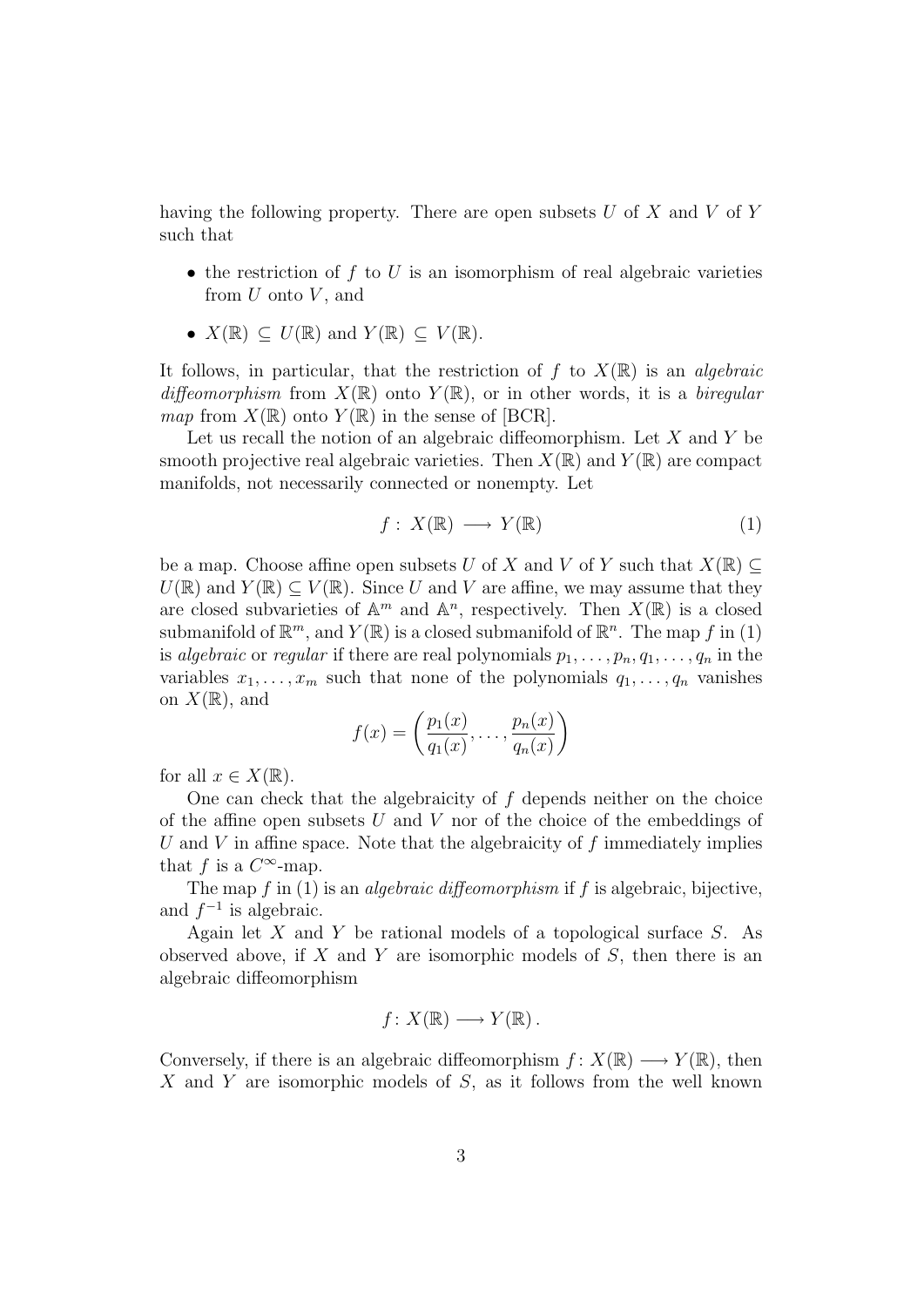Weak Factorization Theorem for birational maps between real algebraic surfaces(see [BPV, Theorem III.6.3] for the WFT over C, from which the WFT over R follows).

Here we address the following question. Given a compact connected topological surface S, what is the number of nonisomorphic rational models of S?

By Comessatti's Theorem, an orientable surface of genus bigger than 1 does not have any rational model. It is known that the topological surfaces  $S^2$ ,  $S^1 \times S^1$  and  $\mathbb{P}^2(\mathbb{R})$  have exactly one rational model, up to isomorphism (see also Remark 3.2). Mangolte has shown that the same holds for the Klein bottle [Ma, Theorem 1.3] (see again Remark 3.2).

Mangolte asked how large  $n$  should be so that the  $n$ -fold connected sum of the real projective plane admits more than one rational model, up to isomorphism; see the comments following Theorem 1.3 in [Ma]. The following theorem shows that there is no such integer  $n$ .

Theorem 1.2. Let S be a compact connected real two-manifold.

- 1. If S is orientable of genus greater than 1, then S does not admit any rational model.
- 2. If S is either nonorientable, or it is diffeomorphic to one of  $S^2$  and  $S^1 \times$  $S<sup>1</sup>$ , then there is exactly one rational model of S, up to isomorphism. In other words, any two rational models of S are isomorphic.

Of course, statement 1 is nothing but Comessatti's Theorem referred to above. Our proof of statement 2 is based on the Minimal Model Program for real algebraic surfaces developed by János Kollár in [Ko1]. Using this Program, we show that a rational model  $X$  of a nonorientable topological surface S is obtained from  $\mathbb{P}^2$  by blowing it up successively in a finite number of real points (Theorem 3.1). The next step of the proof of Theorem 1.2 involves showing that the model  $X$  is isomorphic to a model  $X'$  obtained from  $\mathbb{P}^2$  by blowing up  $\mathbb{P}^2$  at real points  $P_1, \ldots, P_n$  of  $\mathbb{P}^2$ . At that point, the proof of Theorem 1.2 would have been finished if we were able to prove that the group  $\text{Diff}_{\text{alg}}(\mathbb{P}^2(\mathbb{R}))$  of algebraic diffeomorphisms of  $\mathbb{P}^2(\mathbb{R})$  acts ntransitively on  $\mathbb{P}^2(\mathbb{R})$ . However, we were unable to prove such a statement. Nevertheless, a statement we were able to prove is the following.

**Theorem 1.3.** Let n be a natural integer. The group  $\text{Diff}_{\text{alg}}(S^1 \times S^1)$  acts *n*-transitively on  $S^1 \times S^1$ .

We conjecture, however, the following.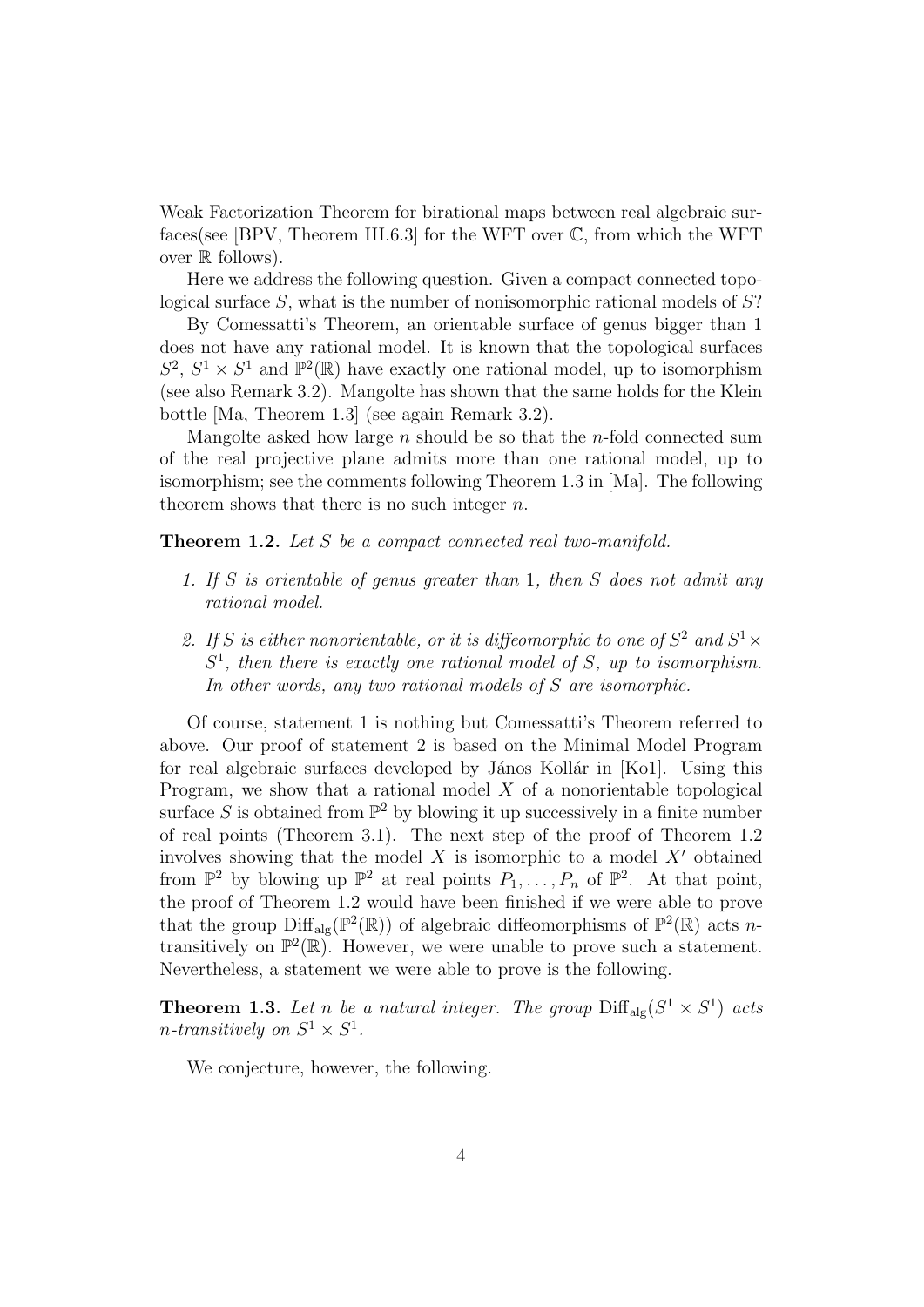**Conjecture 1.4.** Let X be a smooth projective rational surface. Let n be a natural integer. Then the group  $\text{Diff}_{\text{alg}}(X(\mathbb{R}))$  acts n-transitively on  $X(\mathbb{R})$ .

The only true evidence we have for the above conjecture is that it holds for  $X = \mathbb{P}^1 \times \mathbb{P}^1$  according to Theorem 1.3.

Now, coming back to the idea of the proof of Theorem 1.2, we know that any rational model of S is isomorphic to one obtained from  $\mathbb{P}^2$  by blowing up  $\mathbb{P}^2$  at real points  $P_1, \ldots, P_n$ . Since we have established *n*-transitivity of the group of algebraic diffeomorphisms of  $S^1 \times S^1$ , we need to realize X' as a blowing-up of  $\mathbb{P}^1 \times \mathbb{P}^1$  at a finite number of real points.

Let L be the real projective line in  $\mathbb{P}^2$  containing  $P_1$  and  $P_2$ . Applying a nontrivial algebraic diffeomorphism of  $\mathbb{P}^2$  into itself, if necessary, we may assume that  $P_i \notin L$  for  $i \geq 3$ . Then we can do the usual transformation of  $\mathbb{P}^2$  into  $\mathbb{P}^1 \times \mathbb{P}^1$  by first blowing-up  $P_1$  and  $P_2$ , and then contracting the strict transform of L. This realizes  $X'$  as a surface obtained from  $\mathbb{P}^1 \times \mathbb{P}^1$  by blowing-up  $\mathbb{P}^1 \times \mathbb{P}^1$  at  $n-1$  distinct real points. Theorem 1.2 then follows from the  $(n-1)$ -transitivity of  $\text{Diff}_{\text{alg}}(S^1 \times S^1)$ .

We will also address the question of uniqueness of geometrically rational models of a topological surface. By yet another result of Comessatti, a geometrically rational real surface X is rational if  $X(\mathbb{R})$  is nonempty and connected. Therefore, Theorem 1.2 also holds when one replaces "rational models" by "geometrically rational models". Since the set of real points of a geometrically rational surface is not neccesarily connected, it is natural to study geometrically rational models of not necessarily connected topological surfaces. We will show that such a surface has an infinite number of geometrically rational models, in general.

The paper is organized as follows. In Section 2 we show that a real Hirzebruch surface is either isomorphic to the standard model  $\mathbb{P}^1 \times \mathbb{P}^1$  of the real torus  $S^1 \times S^1$ , or isomorphic to the standard model of the Klein bottle. The standard model of the Klein bottle is the real algebraic surface  $B_P(\mathbb{P}^2)$ obtained from the projective plane  $\mathbb{P}^2$  by blowing up one real point P. In Section 3, we use the Minimal Model Program for real algebraic surfaces in order to prove that any rational model of any topological surface is obtained by blowing up one of the following three real algebraic surfaces:  $\mathbb{P}^2$ ,  $\mathbb{S}^2$  and  $\mathbb{P}^1 \times \mathbb{P}^1$  (Theorem 3.1). Here  $\mathbb{S}^2$  is the real algebraic surface defined by the equation  $x^2 + y^2 + z^2 = 1$ . As a consequence, we get new proofs of the known facts that the sphere, the torus, the real projective plane and the Klein bottle admit exactly one rational model, up to isomorphism of course. In Section 4 we prove a lemma that will have two applications. Firstly, it allows us to

<sup>&</sup>lt;sup>1</sup>This conjecture is now proved [HM].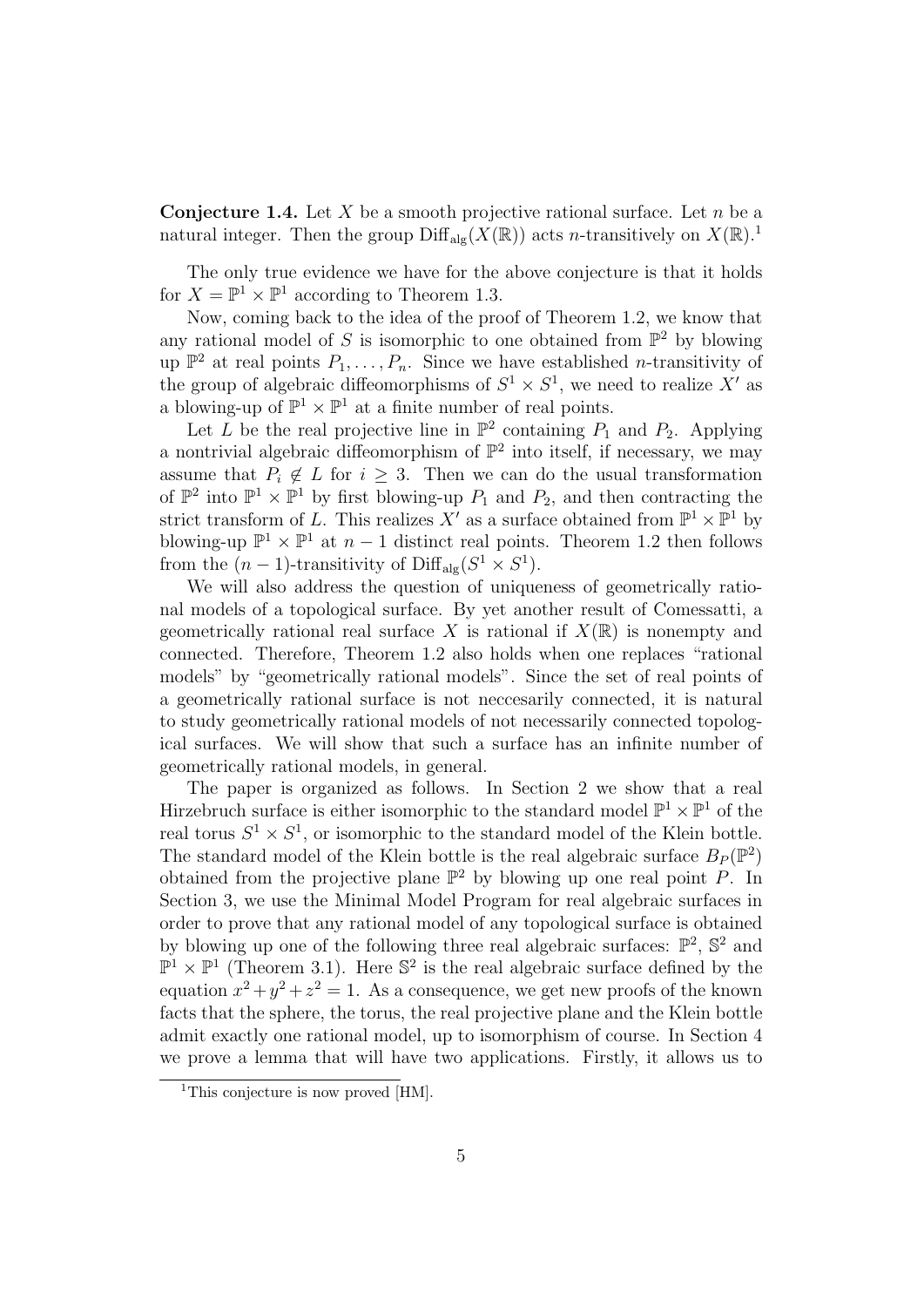conclude the uniqueness of a rational model for the "next" topological surface, the 3-fold connected sum of the real projective plane. Secondly, it also allows us to conclude that a rational model of a nonorientable topological surface is isomorphic to a model obtained from  $\mathbb{P}^2$  by blowing up a finite number of distinct real points  $P_1, \ldots, P_n$  of  $\mathbb{P}^2$ . In Section 5 we prove *n*transitivity of the group of algebraic diffeomorphisms of the torus  $S^1 \times S^1$ . In Section 6 we construct a nontrivial algebraic diffeomorphism f of  $\mathbb{P}^2(\mathbb{R})$ such that the real points  $f(P_i)$ , for  $i = 3, \ldots, n$ , are not on the real projective line through  $f(P_1)$  and  $f(P_2)$ . In Section 7 we put all the pieces together and complete the proof of Theorem 1.2. In Section 8 we show by an example that the uniqueness does not hold for geometrically rational models of nonconnected topological surfaces.

Acknowledgement. The second author thanks the Tata Institute of Fundamental Research for its hospitality.

## 2 Real Hirzebruch surfaces

The set of real points of the rational real algebraic surface  $\mathbb{P}^1 \times \mathbb{P}^1$  is the torus  $S^1 \times S^1$ . We call this model the *standard model* of the real torus. Fix a real point O of the projective plane  $\mathbb{P}^2$ . The rational real algebraic surface  $B_O(\mathbb{P}^2)$  obtained from  $\mathbb{P}^2$  by blowing up the real point O is a model of the Klein bottle  $K$ . We call this model the *standard model* of the Klein bottle.

Let d be a natural integer. Let  $\mathbb{F}_d$  be the real Hirzebruch surface of degree d. Therefore,  $\mathbb{F}_d$  is the compactification  $\mathbb{P}(\mathcal{O}_{\mathbb{P}^1}(d) \oplus \mathcal{O}_{\mathbb{P}^1})$  of the line bundle  $\mathcal{O}_{\mathbb{P}^1}(d)$  over  $\mathbb{P}^1$ . Recall that the real algebraic surface  $\mathbb{F}_d$  is isomorphic to  $\mathbb{F}_e$  if and only if  $d = e$ . The restriction of the line bundle  $\mathcal{O}_{\mathbb{P}^1}(d)$  to the set of real points  $\mathbb{P}^1(\mathbb{R})$  of  $\mathbb{P}^1$  is topologically trivial if and only if d is even. Consequently,  $\mathbb{F}_d$  is a rational model of the torus  $S^1 \times S^1$  if d is even, and it is a rational model of the Klein bottle K if d is odd (see [Si, Proposition VI.1.3] for a different proof).

The following statement is probably well known, and is an easy consequence of known techniques (compare the proof of Theorem 6.1 in [Ma]). We have chosen to include the statement and a proof for two reasons: the statement is used in the proof of Theorem 3.1, and the idea of the proof turns out also to be useful in Lemma 4.1.

Proposition 2.1. Let d be a natural integer.

1. If d is even, then  $\mathbb{F}_d$  is isomorphic to the standard model  $\mathbb{P}^1 \times \mathbb{P}^1$  of  $S^1 \times S^1$ .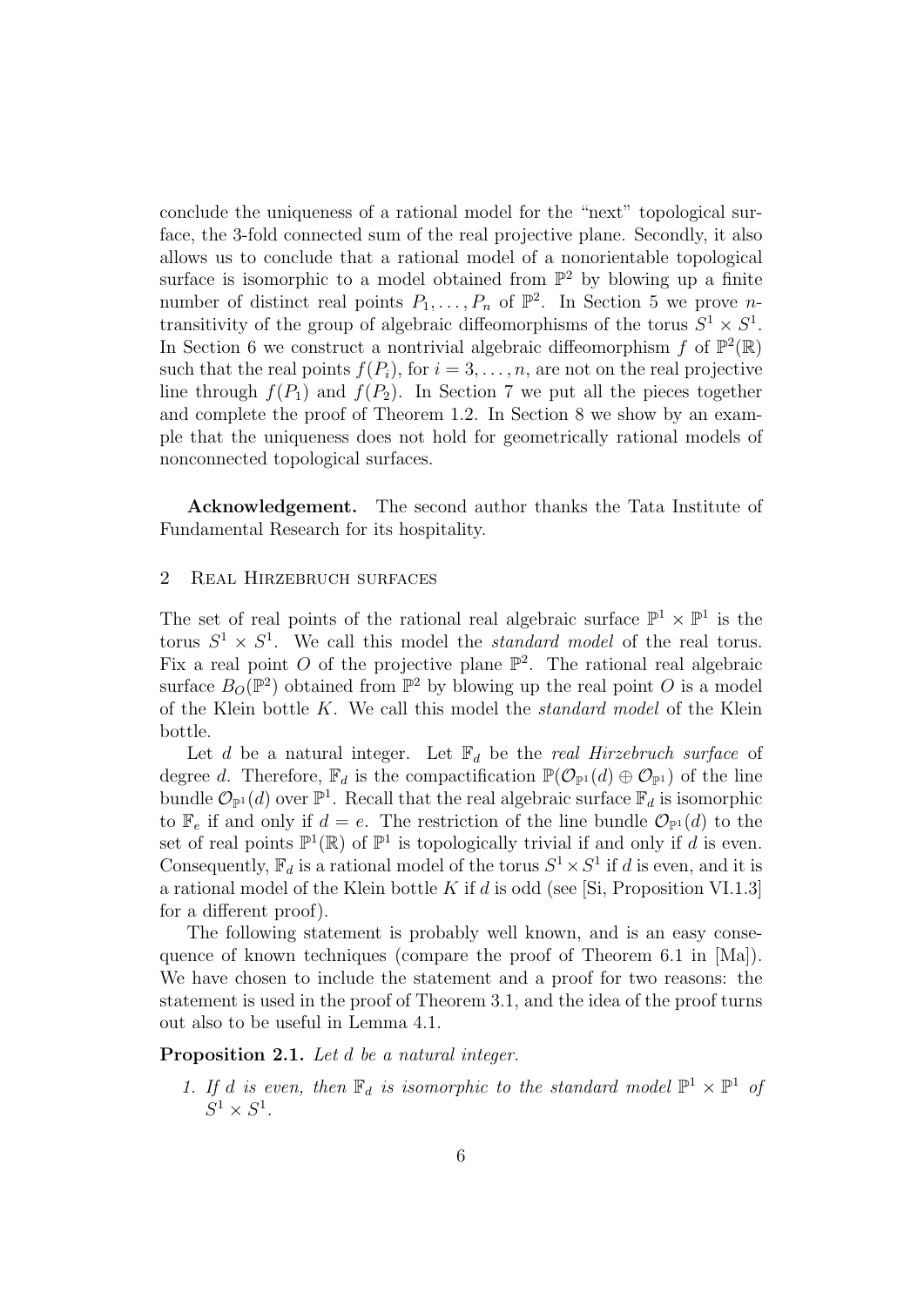2. If d is odd, then  $\mathbb{F}_d$  is isomorphic to the standard model  $B_O(\mathbb{P}^2)$  of the Klein bottle K.

(All isomorphisms are in the sense of Definition 1.1.)

Proof. Observe that

- the real algebraic surface  $\mathbb{P}^1 \times \mathbb{P}^1$  is isomorphic to  $\mathbb{F}_0$ , and
- that the real algebraic surface  $B_O(\mathbb{P}^2)$  is isomorphic to  $\mathbb{F}_1$ .

Therefore, the proposition follows from the following lemma.

 $\Box$ 

**Lemma 2.2.** Let d and e be natural integers. Then the two models  $\mathbb{F}_d$  and  $\mathbb{F}_e$  are isomorphic if and only if  $d \equiv e \pmod{2}$ .

Proof. Since the torus is not diffeomorphic to the Klein bottle, the rational models  $\mathbb{F}_d$  and  $\mathbb{F}_e$  are not isomorphic if  $d \not\equiv e \pmod{2}$ . Conversely, if  $d \equiv e$ (mod 2), then  $\mathbb{F}_d$  and  $\mathbb{F}_e$  are isomorphic models, as follows from the following lemma using induction.  $\Box$ 

**Lemma 2.3.** Let d be a natural integer. The two rational models  $\mathbb{F}_d$  and  $\mathbb{F}_{d+2}$ are isomorphic.

*Proof.* Let E be the section at infinity of  $\mathbb{F}_d$ . The self-intersection of E is equal to  $-d$ . Choose nonreal complex conjugate points P and  $\overline{P}$  on E. Let F and  $\overline{F}$  be the fibers of the fibration of  $\mathbb{F}_d$  over  $\mathbb{P}^1$  that contain P and  $\overline{P}$ , respectively. Let X be the real algebraic surface obtained from  $\mathbb{F}_d$  by blowing up P and  $\overline{P}$ . Denote again by E the strict transform of E in X. The self-intersection of E is equal to  $-d-2$ . The strict transforms of F and  $\overline{F}$ , again denoted by F and  $\overline{F}$  respectively; they are disjoint smooth rational curves of self-intersection  $-1$ , and they do not intersect E. The real algebraic surface Y obtained from X by contracting F and  $\overline{F}$  is a smooth  $\mathbb{P}^1$ -bundle over  $\mathbb{P}^1$ . The image of E in Y has self-intersection  $-d-2$ . It follows that Y is isomorphic to  $\mathbb{F}_{d+2}$  as a real algebraic surface. Therefore, we conclude that  $\mathbb{F}_d$  and  $\mathbb{F}_{d+2}$  are isomorphic models.  $\Box$ 

# 3 Rational models

Let Y be a real algebraic surface. A real algebraic surface  $X$  is said to be *obtained from Y by blowing up* if there is a nonnegative integer  $n$ , and a sequence of morphisms

$$
X = X_n \xrightarrow{f_n} X_{n-1} \xrightarrow{f_{n-1}} \cdots \xrightarrow{f_1} X_0 = Y,
$$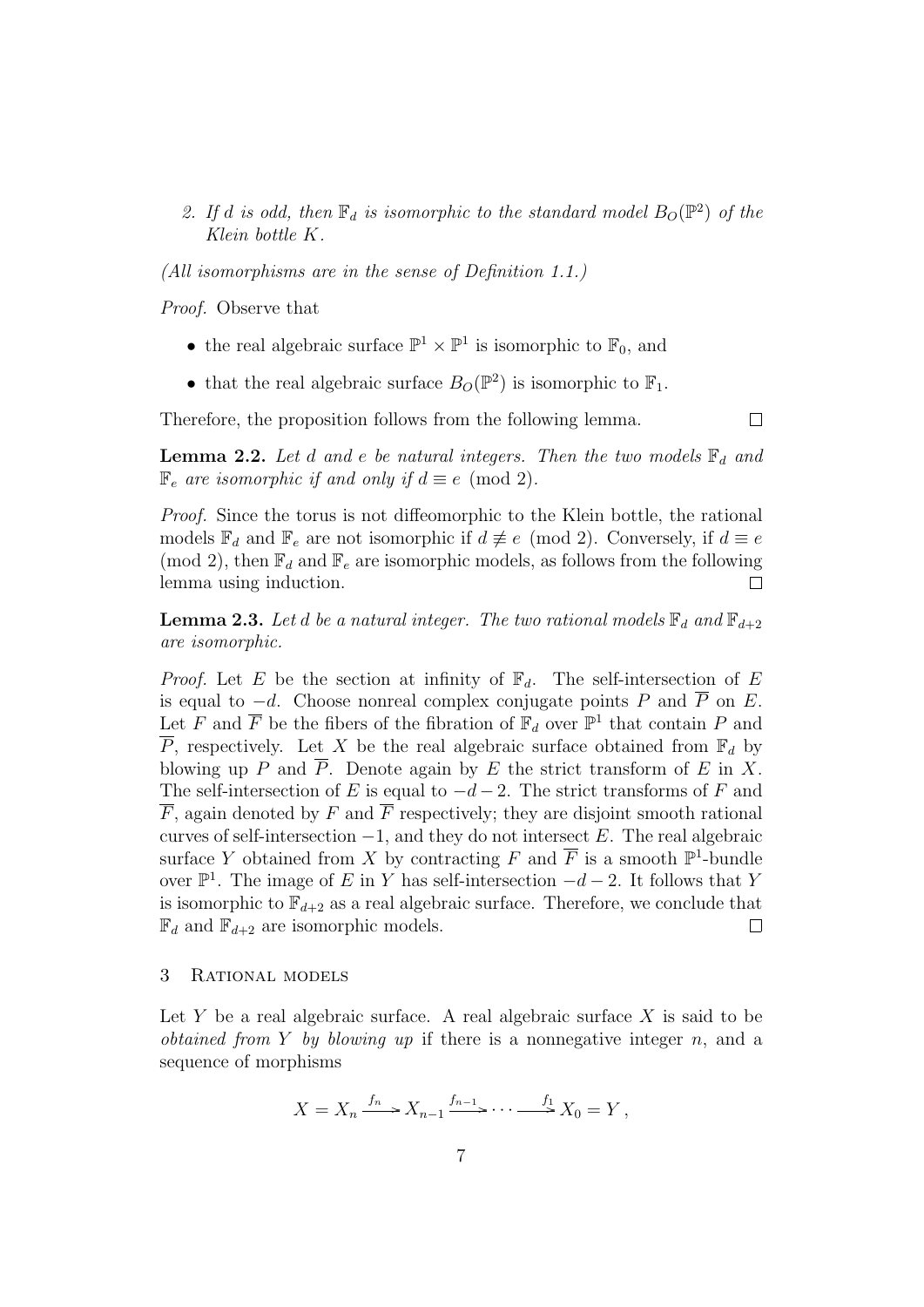such that for each  $i = 1, \ldots, n$ , the morphism  $f_i$  is either the blow up of  $X_{i-1}$ at a real point, or it is the blow up of  $X_{i-1}$  at a pair of distinct complex conjugate points.

The surface  $X$  is said to be obtained from  $Y$  by blowing up at real points only if for each  $i = 1, \ldots, n$ , the morphism  $f_i$  is a blow up of  $X_{i-1}$  at a real point of  $X_{i-1}$ .

One defines, similarly, the notion of a real algebraic surface obtained from Y by blowing up at nonreal points only.

The real algebraic surface defined by the affine equation

$$
x^2 + y^2 + z^2 = 1
$$

will be denoted by  $\mathbb{S}^2$ . Its set of real points is the two-sphere  $S^2$ . The real Hirzebruch surface  $\mathbb{F}_1$  will be simply denoted by  $\mathbb{F}$ . Its set of real points is the Klein bottle K.

Thanks to the Minimal Model Program for real algebraic surfaces due to János Kollár [Ko1, p. 206, Theorem 30], one has the following statement:

**Theorem 3.1.** Let S be a compact connected topological surface. Let X be a rational model of S.

- 1. If S is not orientable then X is isomorphic to a rational model of S  $obtained from  $\mathbb{P}^2$  by blowing up at real points only.$
- 2. If S is orientable then X is isomorphic to  $\mathbb{S}^2$  or  $\mathbb{P}^1 \times \mathbb{P}^1$ , as a model.

*Proof.* Apply the Minimal Model Program to  $X$  in order to obtain a sequence of blowing-ups as above, where  $Y$  is one of the following:

- 1. a minimal surface,
- 2. a conic bundle over a smooth real algebraic curve,
- 3. a Del Pezzo surface of degree 1 or 2, and
- 4.  $\mathbb{P}^2$  or  $\mathbb{S}^2$ .

(See [Ko1, p. 206, Theorem 30].) The surface X being rational, we know that X is not birational to a minimal surface. This rules out the case of Y being a minimal surface. Since  $X(\mathbb{R})$  is connected, it can be shown that X is not birational to a Del Pezzo surface of degree 1 or 2. Indeed, such Del Pezzo surfaces have disconnected sets of real points [Ko1, p. 207, Theorem  $33(D)(c-d)$ . This rules out the case of Y being a Del Pezzo surface of degree 1 or 2. It follows that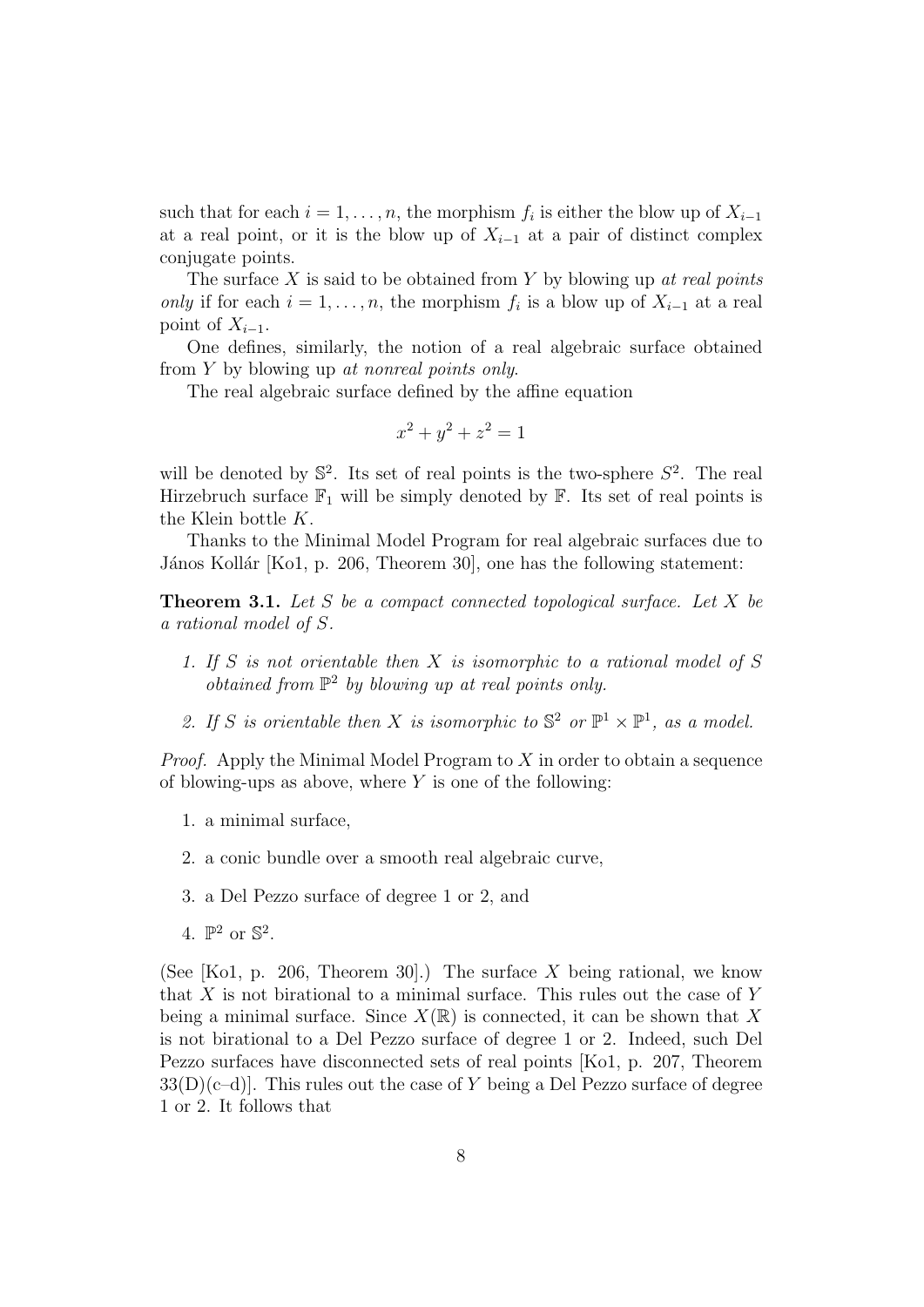- $\bullet$  either Y is a conic bundle, or
- *Y* is isomorphic to  $\mathbb{P}^2$ , or
- *Y* is isomorphic to  $\mathbb{S}^2$ .

We will show that the statement of the theorem holds in all these three cases.

If Y is isomorphic to  $\mathbb{P}^2$ , then  $Y(\mathbb{R})$  is not orientable. Since X is obtained from Y by blowing up, it follows that  $X(\mathbb{R})$  is not orientable either. Therefore, the surface  $S$  is not orientable, and also  $X$  is isomorphic to a rational model of S obtained from  $\mathbb{P}^2$  by blowing up. Moreover, it is easy to see that X is then isomorphic to a rational model of S obtained from  $\mathbb{P}^2$  by blowing up at real points only. This settles the case when Y is isomorphic to  $\mathbb{P}^2$ .

If Y is isomorphic to  $\mathbb{S}^2$ , then there are two cases to consider: (1) the case of S being orientable,  $(2)$  and the case of S being nonorientable. If S is orientable, then  $X(\mathbb{R})$  is orientable too, and X is obtained from Y by blowing up at nonreal points only. It follows that X is isomorphic to  $\mathbb{S}^2$  as a model.

If S is nonorientable, then  $X(\mathbb{R})$  is nonorientable too, and X is obtained from S <sup>2</sup> by blowing up a nonempty set of real points. Therefore, the map  $X \longrightarrow Y$  factors through a blow up  $\tilde{S}^2$  of  $S^2$  at a real point. Now,  $\tilde{S}^2$  contains two smooth disjoint complex conjugated rational curves of selfintersection −1. When we contract them, we obtain a real algebraic surface isomorphic to  $\mathbb{P}^2$ . Therefore, X is obtained from  $\mathbb{P}^2$  by blowing up. It follows again that X is isomorphic to a rational model of S obtained from  $\mathbb{P}^2$ by blowing up at real points only. This settles the case when  $Y$  is isomorphic to  $\mathbb{S}^2$ .

The final case to consider is the one where  $Y$  is a conic bundle over a smooth real algebraic curve  $B$ . Since  $X$  is rational,  $B$  is rational. Moreover,  $B$  has real points because  $X$  has real points. Hence, the curve  $B$  is isomorphic to  $\mathbb{P}^1$ .

The singular fibers of the the conic bundle  $Y$  over  $B$  are real, and moreover, the number of singular fibers is even. Since  $X(\mathbb{R})$  is connected, we conclude that  $Y(\mathbb{R})$  is connected too. it follows that the conic bundle Y over  $B$  has either no singular fibers or exactly 2 singular fibers. If it has exactly 2 singular fibers, then Y is isomorphic to  $\mathbb{S}^2$  [Ko2, Lemma 3.2.4], a case we have already dealt with.

Therefore, we may assume that Y is a smooth  $\mathbb{P}^1$ -bundle over  $\mathbb{P}^1$ . Therefore,  $Y$  is a real Hirzebruch surface. By Proposition 2.1, we may suppose that  $Y = \mathbb{P}^1 \times \mathbb{P}^1$ , or that  $Y = \mathbb{F}$ . Since  $\mathbb{F}$  is obtained from  $\mathbb{P}^2$  by blowing up one real point, the case  $Y = \mathbb{F}$  follows from the case of  $Y = \mathbb{P}^2$  which we have already dealt with above.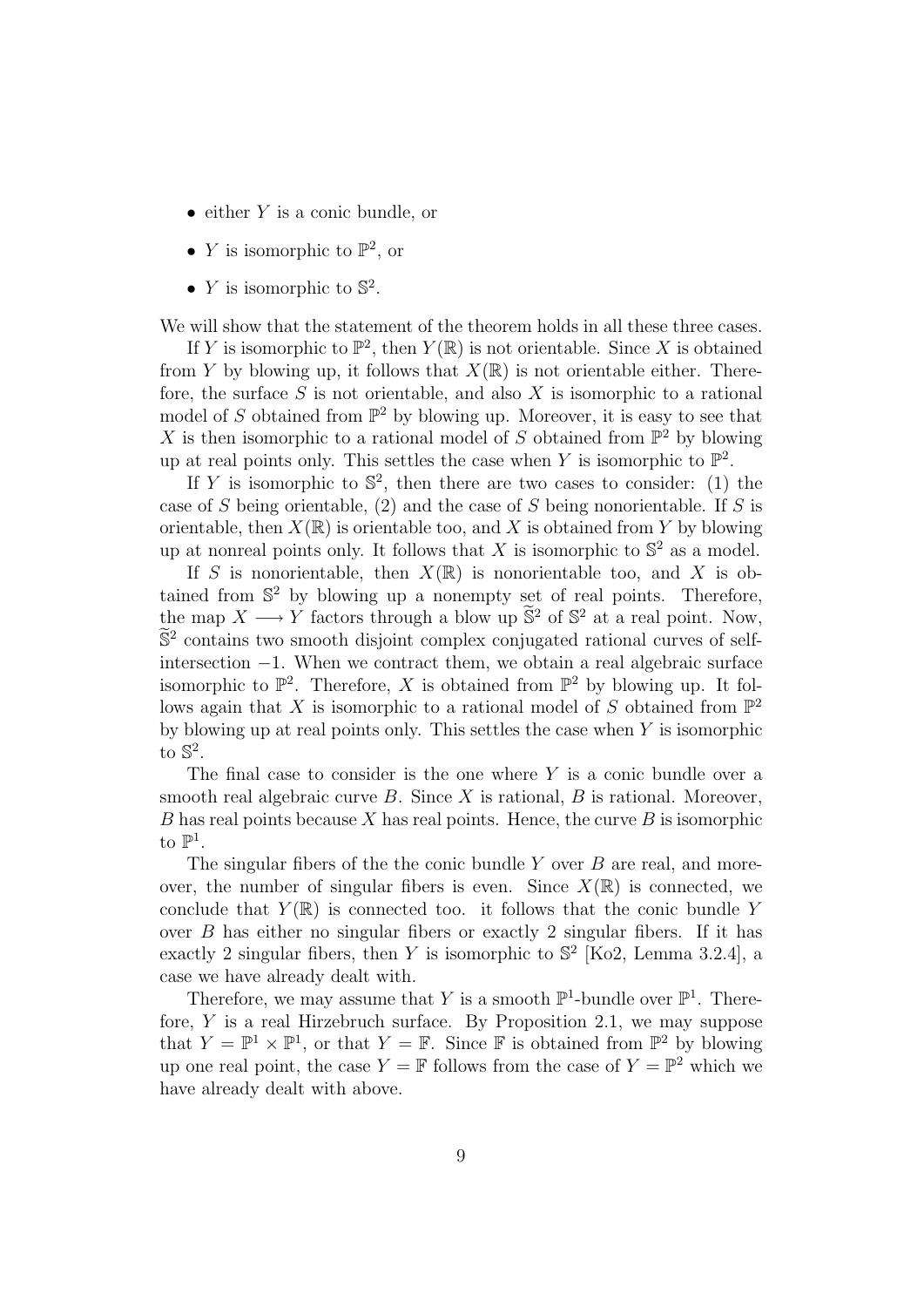Therefore, we may assume that  $Y = \mathbb{P}^1 \times \mathbb{P}^1$ . Again, two cases are to be considered: (1) the case of S being orientable, and (2) the case of S being nonorientable. If S is orientable,  $X(\mathbb{R})$  is orientable, and X is obtained from Y by blowing up at non real points only. It follows that X is isomorphic as a model to  $\mathbb{P}^1 \times \mathbb{P}^1$ . If S is not orientable, X is obtained from Y by blowing up, at least, one real point. Since  $Y = \mathbb{P}^1 \times \mathbb{P}^1$ , a blow-up of Y at one real point is isomorphic to a blow-up of  $\mathbb{P}^2$  at two real points. We conclude again by the case of  $Y = \mathbb{P}^2$  dealt with above.

Note that Theorem 3.1 implies Comessatti's Theorem referred to in the introduction, i.e., the statement to the effect that any orientable compact connected topological surface of genus greater than 1 does not admit a rational model (Theorem 1.2.1).

Remark 3.2. For sake of completeness let us show how Theorem 3.1 implies that the surfaces  $S^2$ ,  $S^1 \times S^1$ ,  $\mathbb{P}^2(\mathbb{R})$  and the Klein bottle K admit exactly one rational model. First, this is clear for the orientable surfaces  $S^2$  and  $S^1 \times S^1$ .

Let X be a rational model of  $\mathbb{P}^2(\mathbb{R})$ . From Theorem 3.1, we know that X is isomorphic to a rational model of  $\mathbb{P}^2(\mathbb{R})$  obtained from  $\mathbb{P}^2$  by blowing up at real points only. Therefore, we may assume that X itself is obtained from  $\mathbb{P}^2$ by blowing up at real points only. Since  $X(\mathbb{R})$  is diffeomorphic to  $\mathbb{P}^2(\mathbb{R})$ , it follows that X is isomorphic to  $\mathbb{P}^2$ . Thus any rational model of  $\mathbb{P}^2(\mathbb{R})$  is isomorphic to  $\mathbb{P}^2$  as a model.

Let  $X$  be a rational model of the Klein bottle  $K$ . Using Theorem 3.1 one may assume that X is a blowing up of  $\mathbb{P}^2$  at real points only. Since  $X(\mathbb{R})$ is diffeomorphic to the 2-fold connected sum of  $\mathbb{P}^2(\mathbb{R})$ , the surface X is a blowing up of  $\mathbb{P}^2$  at exactly one real point. It follows that X is isomorphic to  $\mathbb F$ . Therefore, any rational model of the Klein bottle K is isomorphic to  $\mathbb F$ , as a model; compare with [Ma, Theorem 1.3].

One can wonder whether the case where  $S$  is a 3-fold connected sum of real projective planes can be treated similarly. The first difficulty is as follows. It is, a priori, not clear why the following two rational models of  $\#^3\mathbb{P}^2(\mathbb{R})$  are isomorphic. The first one is obtained from  $\mathbb{P}^2$  by blowing up two real points of  $\mathbb{P}^2$ . The second one is obtained by a successive blow-up of  $\mathbb{P}^2$ : first blow up  $\mathbb{P}^2$  at a real point, and then blow up a real point of the exceptional divisor. In the next section we prove that these two models are isomorphic.

#### 4 The 3-fold connected sum of the real projective plane

We start with a lemma.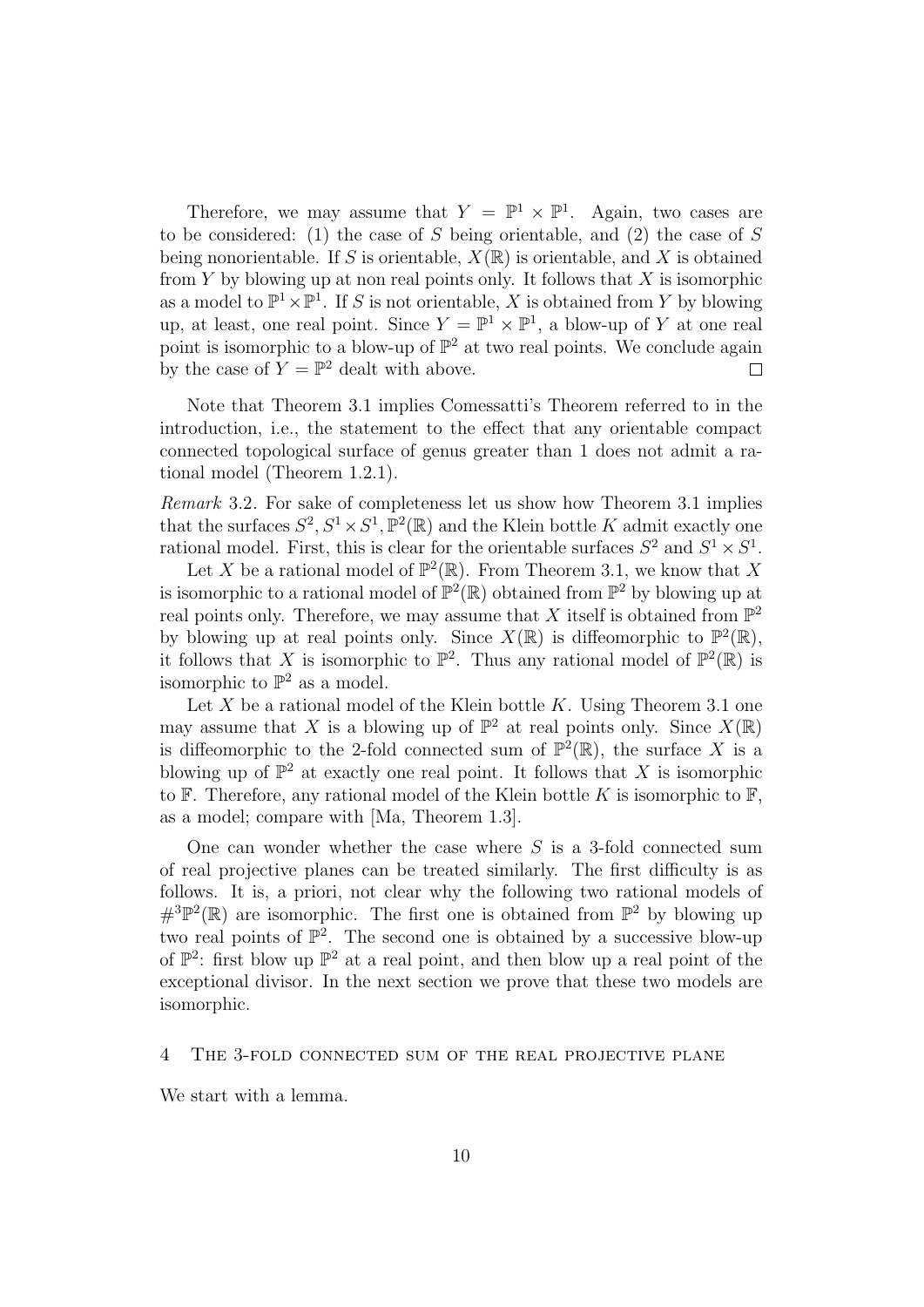**Lemma 4.1.** Let P be a real point of  $\mathbb{P}^2$ , and let  $B_P(\mathbb{P}^2)$  be the surface obtained from  $\mathbb{P}^2$  by blowing up P. Let E be the exceptional divisor of  $B_P(\mathbb{P}^2)$ over P. Let L be any real projective line of  $\mathbb{P}^2$  not containing P. Consider L as a curve in  $B_P(\mathbb{P}^2)$ . Then there is a birational map

$$
f\colon B_P(\mathbb{P}^2) \dashrightarrow B_P(\mathbb{P}^2)
$$

whose restriction to the set of real points is an algebraic diffeomorphism such that  $f(L(\mathbb{R})) = E(\mathbb{R})$ .

*Proof.* The real algebraic surface  $B_P(\mathbb{P}^2)$  is isomorphic to the real Hirzebruch surface  $\mathbb{F} = \mathbb{F}_1$ , and any isomorphism between them takes the exceptional divisor of  $B_P(\mathbb{P}^2)$  to the section at infinity of the conic bundle  $\mathbb{F}/\mathbb{P}^1$  =  $\mathbb{P}(\mathcal{O}_{\mathbb{P}^1}(1) \oplus \mathcal{O}_{\mathbb{P}^1})$ . The line L in  $B_P(\mathbb{P}^2)$  is given by a unique section of  $\mathcal{O}_{\mathbb{P}^1}(1)$ over  $\mathbb{P}^1$ ; this section of  $\mathcal{O}_{\mathbb{P}^1}(1)$  will also be denoted by L. We denote again by  $E$  the section at infinity of  $\mathbb{F}$ .

We have to show that there is a birational self-map  $f$  of  $\mathbb F$  such that the equality  $f(L(\mathbb{R})) = E(\mathbb{R})$  holds. Let R be a nonreal point of L. Let F be the fiber of the conic bundle  $\mathbb F$  passing through R. The blowing-up of  $\mathbb F$  at the pair of points  $R$  and  $R$  is a real algebraic surface in which we can contract the strict transforms of F and  $\overline{F}$ . The real algebraic surface one obtains after these two contractions is again isomorphic to F.

Therefore, we have a birational self-map  $f$  of  $\mathbb F$  whose restriction to the set of real points is an algebraic diffeomorphism. The image, by  $f$ , of the strict transform of L in  $\mathbb F$  has self-intersection  $-1$ . Therefore, the image, by  $f$ , of the strict transform of  $L$  coincides with  $E$ . In particular, we have  $f(L(\mathbb{R})) = E(\mathbb{R}).$  $\Box$ 

**Proposition 4.2.** Let S be the 3-fold connected sum of  $\mathbb{P}^2$ Then S admits exactly 1 rational model.

*Proof.* Fix two real points  $O_1, O_2$  of  $\mathbb{P}^2$ , and let  $B_{O_1,O_2}(\mathbb{P}^2)$  be the real algebraic surface obtained from  $\mathbb{P}^2$  by blowing up  $O_1$  and  $O_2$ . The surface  $B_{O_1,O_2}(\mathbb{P}^2)$  is a rational model of the 3-fold connected sum of  $\mathbb{P}^2(\mathbb{R})$ .

Let X be a rational model of  $\mathbb{P}^2(\mathbb{R})$ . We prove that X is isomorphic to  $B_{O_1,O_2}(\mathbb{P}^2)$ , as a model. By Theorem 3.1, we may assume that X is obtained from  $\mathbb{P}^2$  by blowing up real points only. Since  $X(\mathbb{R})$  is diffeomorphic to a 3-fold connected sum of the real projective plane, the surface  $X$  is obtained from  $\mathbb{P}^2$  by blowing up twice real points. More precisely, there is a real point P of  $\mathbb{P}^2$  and a real point Q of the blow-up  $B_P(\mathbb{P}^2)$  of  $\mathbb{P}^2$  at P, such that X is isomorphic to the blow-up  $B_Q(B_P(\mathbb{P}^2))$  of  $B_P(\mathbb{P}^2)$  at Q.

Choose any real projective line L in  $\mathbb{P}^2$  not containing P. Then, L is also a real curve in  $B_P(\mathbb{P}^2)$ . We may assume that  $Q \notin L$ . By Lemma 4.1, there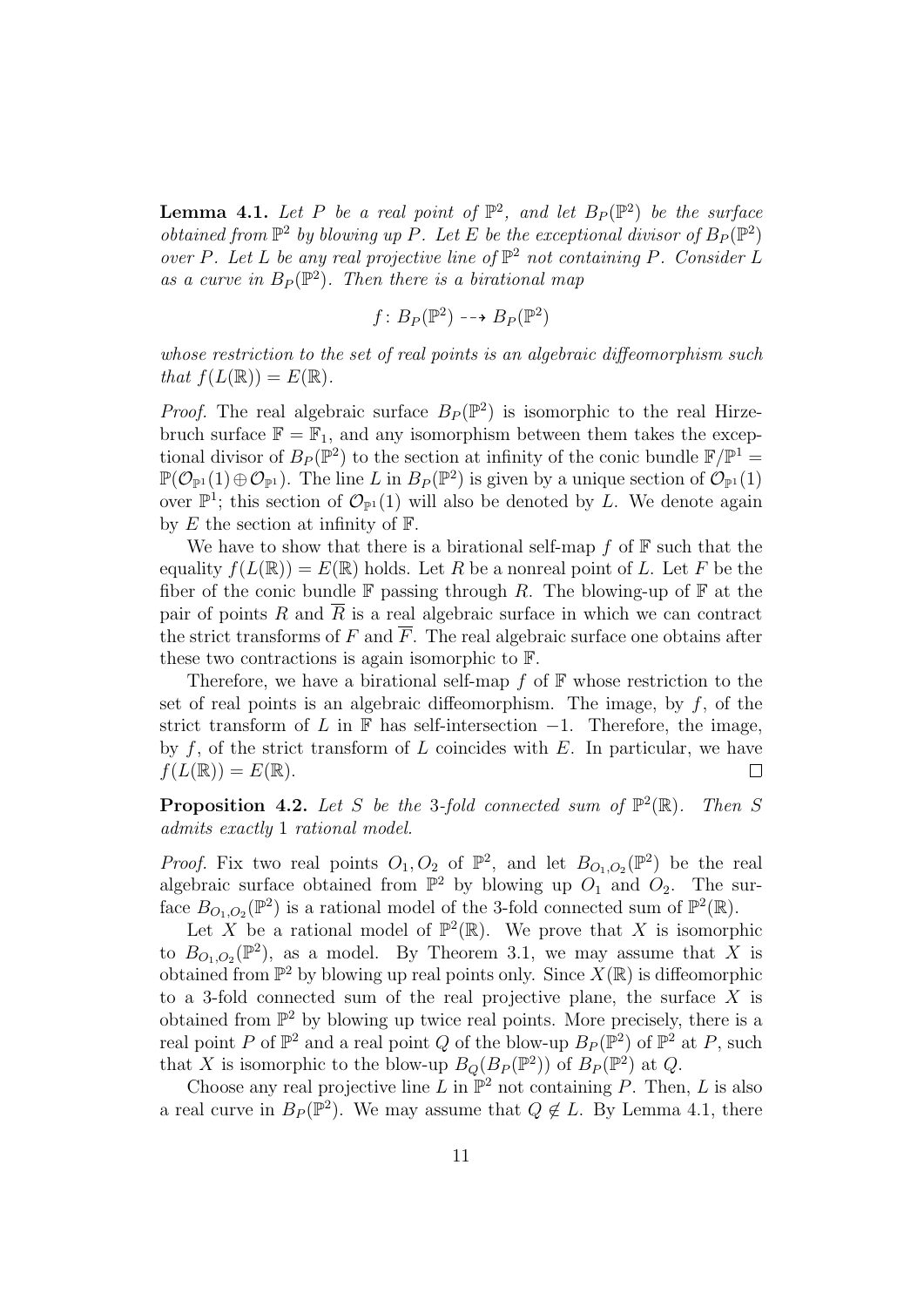is a birational map f from  $B_P(\mathbb{P}^2)$  into itself whose restriction to the set of real points is an algebraic diffeomorphism, and such that

$$
f(L(\mathbb{R})) = E(\mathbb{R}),
$$

where E is the exceptional divisor on  $B_P(\mathbb{P}^2)$ . Let  $R = f(Q)$ . Then  $R \notin E$ , and f induces a birational isomorphism

$$
\widetilde{f}: B_Q(B_P(\mathbb{P}^2)) \longrightarrow B_R(B_P(\mathbb{P}^2))
$$

whose restriction to the set of real points is an algebraic diffeomorphism. Since  $R \notin E$ , the point R is a real point of  $\mathbb{P}^2$  distinct from P, and the blowup  $B_R(B_P(\mathbb{P}^2))$  is equal to the blow up  $B_{P,R}(\mathbb{P}^2)$  of  $\mathbb{P}^2$  at the real points P, R of  $\mathbb{P}^2$ . It is clear that  $B_{P,R}(\mathbb{P}^2)$  is isomorphic to  $B_{O_1,O_2}(\mathbb{P}^2)$ . It follows that X is isomorphic to  $B_{O_1,O_2}(\mathbb{P}^2)$  as rational models of the 3-fold connected sum of  $\mathbb{P}^2(\mathbb{R})$ .  $\Box$ 

**Lemma 4.3.** Let S be a nonorientable surface and let  $X$  be a rational model of S. Then, there are distinct real points  $P_1, \ldots, P_n$  of  $\mathbb{P}^2$  such that X is isomorphic to the blowing-up of  $\mathbb{P}^2$  at  $P_1, \ldots, P_n$ , as a model.

*Proof.* By Theorem 3.1, we may assume that X is obtained from  $\mathbb{P}^2$  by blowing up at real points only. Let

$$
X = X_n \xrightarrow{f_n} X_{n-1} \xrightarrow{f_{n-1}} \cdots \xrightarrow{f_1} X_0 = \mathbb{P}^2.
$$
 (2)

be a sequence of blowing ups, where for each  $i = 1, \ldots, n$ , the map  $f_i$  is a blowing up of  $X_{i-1}$  at a real point  $P_i$  of  $X_{i-1}$ .

To a sequence of blowing-ups as in  $(2)$  is associated a forest F of trees. The vertices of F are the centers  $P_i$  of the blow-ups  $f_i$ . For  $i > j$ , there is an edge between the points  $P_i$  and  $P_j$  in F if

- the composition  $f_{j+1} \circ \cdots \circ f_{i-1}$  is an isomorphism at a neighborhood of  $P_i$ , and
- maps  $P_i$  to a point belonging to the exceptional divisor  $f_i^{-1}$  $j^{-1}(P_j)$  of  $P_j$ in  $X_j$ .

Let  $\ell$  be the sum of the lengths of the trees belonging to F. We will show by induction on  $\ell$  that X is isomorphic, as a model, to the blowing-up of  $\mathbb{P}^2$ at a finite number of distinct real points of  $\mathbb{P}^2$ .

This is obvious if  $\ell = 0$ . If  $\ell \neq 0$ , let  $P_i$  be the root of a tree of nonzero length, and let  $P_i$  be the vertex of that tree lying immediately above  $P_j$ . By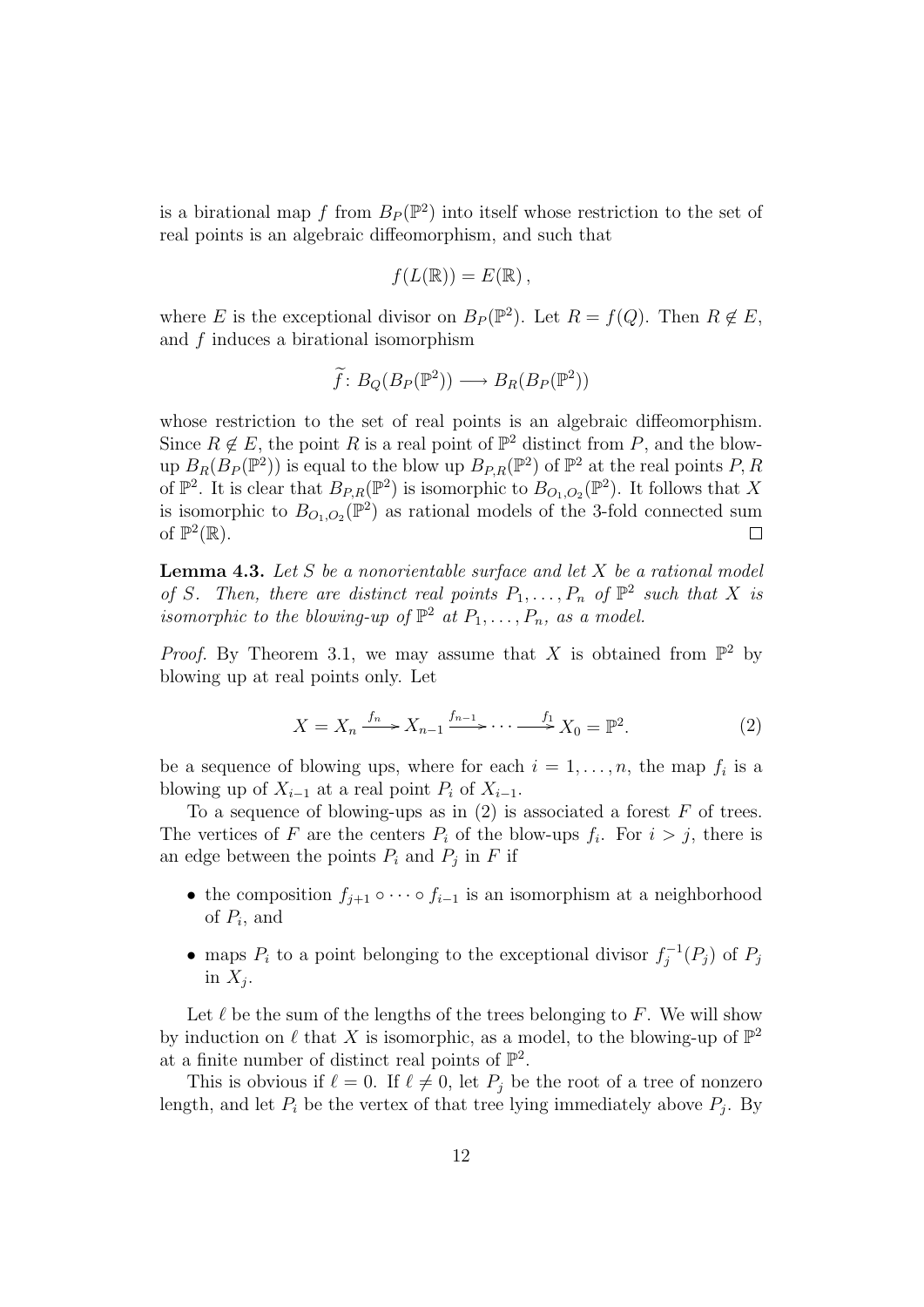changing the order of the blowing-ups  $f_i$ , we may assume that  $j = 1$  and  $i = 2$ .

Choose a real projective line L in  $\mathbb{P}^2$  which does not contain any of the roots of the trees of F. By Lemma 4.1, there is a birational map  $g_1$  from  $X_1 =$  $B_{P_1}(\mathbb{P}^2)$  into itself whose restriction to the set of real points is an algebraic diffeomorphism and satisfies the condition  $g_1(L(\mathbb{R})) = E(\mathbb{R})$ , where E is the exceptional divisor of  $X_1$ .

Put  $X'_0 = \mathbb{P}^2$ ,  $X'_1 = X_1$ , and  $f'_1 = f_1$ . We consider  $g_1$  as a birational map from  $X_1$  into  $X'_1$ . Put  $P'_2 = g_1(P_2)$ . Let  $X'_2$  be the blowing-up of  $X'_1$  at  $P'_2$ , and let

$$
f_2'\colon X_2'\longrightarrow X_1'
$$

be the blowing-up morphism. Then,  $g_1$  induces a birational map  $g_2$  from  $X_2$ into  $X_2'$  which is an algebraic diffeomorphism on the set of real points.

By iterating this construction, one gets a sequence of blowing ups

$$
f_i'\colon X_i'\longrightarrow X_{i-1}'\,,
$$

where  $i = 1, ..., n$ , and birational morphisms  $g_i$  from  $X_i$  into  $X'_i$  whose restrictions to the sets of real points are algebraic diffeomorphisms. In particular, the rational models  $X = X_n$  and  $X' = X'_n$  of S are isomorphic.

Let  $F'$  be the forest of the trees of centers of  $X'$ . Then the sum of the lengths  $\ell'$  of the trees of F' is equal to  $\ell - 1$ . Indeed, one obtains F' from F by replacing the tree T of F rooted at  $P_1$  by the disjoint union of the tree  $T \setminus P_1$  and the tree  $\{P_1\}$ . This follows from the fact that  $P'_2$  does not belong to the exceptional divisor of  $f'_1$ , and that, no root of the other trees of F belongs to the exceptional divisor of  $f'_1$  either.  $\Box$ 

As observed in the Introduction, if we are able to prove the  $n$ -transitivity of the action of the group  $\text{Diff}_{\text{alg}}(\mathbb{P}^2(\mathbb{R}))$  on  $\mathbb{P}^2(\mathbb{R})$ , then the statement of Theorem 1.2 would follow from Lemma 4.3. However, we did not succeed in proving so. Nevertheless, we will prove the *n*-transitivity of  $\text{Diff}(S^1 \times S^1)$ , which is the subject of the next section.

Now that we know that the topological surfaces  $S^1, S^1 \times S^1$  and  $\#^n \mathbb{P}^2(\mathbb{R})$ , for  $n = 1, 2, 3$ , admit exactly one rational model, one may also wonder whether Lemma 4.3 allows us to tackle the "next" surface, which is the 4-fold connected sum of  $\mathbb{P}^2(\mathbb{R})$ . We note that Theorem 1.2 and Lemma 4.3 imply that a rational model of such a surface is isomorphic to a surface obtained from  $\mathbb{P}^2$  by blowing up 3 distinct real points. However, it it is not clear why the two surfaces of the following type are isomorphic as models. Take three non–collinear real points  $P_1, P_2, P_3$ , and three collinear distinct real points  $Q_1, Q_2, Q_3$  of  $\mathbb{P}^2$ . Then the surfaces  $X = B_{P_1, P_2, P_3}(\mathbb{P}^2)$  and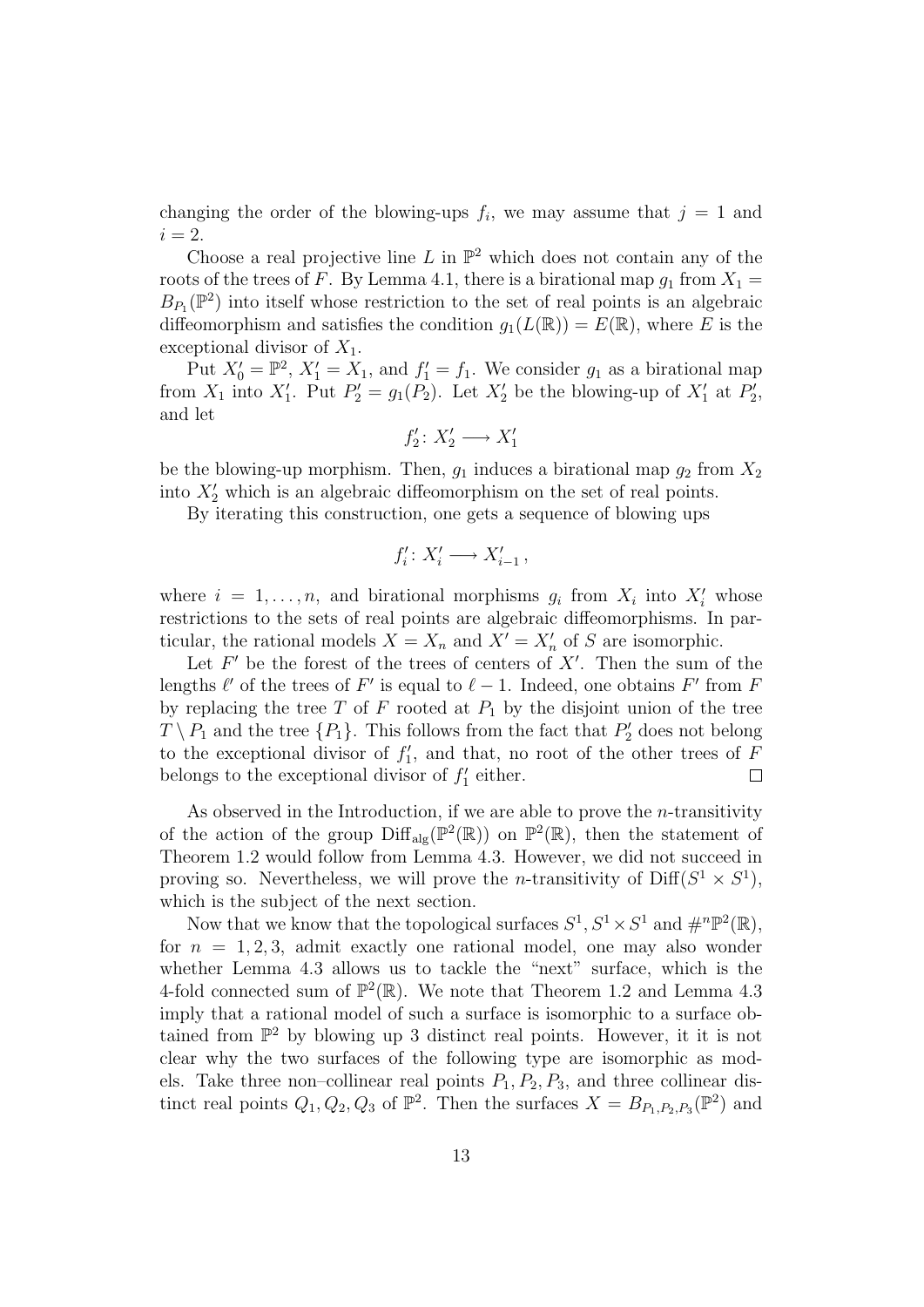$Y = B_{Q_1, Q_2, Q_3}(\mathbb{P}^2)$  are rational models of  $\#^4 \mathbb{P}^2(\mathbb{R})$  (the 4-fold connected sum of  $\mathbb{P}^2(\mathbb{R})$ , but it is not clear why they should be isomorphic. One really seems to need some nontrivial algebraic diffeomorphism of  $\mathbb{P}^2(\mathbb{R})$ , that maps  $P_i$  to  $Q_i$  for  $i = 1, 2, 3$ , in order to show that X and Y are isomorphic models. We will come back to this in Section 6 (Lemma 6.1).

# 5 ALGEBRAIC DIFFEOMORPHISMS OF  $S^1 \times S^1$  and n-TRANSITIVITY

The following statement is a variation on classical polynomial interpolation.

**Lemma 5.1.** Let m be a positive integer. Let  $x_1, \ldots, x_m$  be distinct real numbers, and let  $y_1 \ldots, y_m$  be positive real numbers. Then there is a real polynomial p of degree 2m that does not have real zeros, and satisfies the condition  $p(x_i) = y_i$  for all i.

Proof. Set

$$
p(\zeta) := \sum_{j=1}^{m} \prod_{k \neq j} \frac{(\zeta - x_k)^2}{(x_j - x_k)^2} \cdot y_j.
$$

Then  $p$  is of degree  $2m$ , and  $p$  does not have real zeros. Furthermore, we have  $p(x_i) = y_i$  for all *i*.  $\Box$ 

**Corollary 5.2.** Let m be a positive integer. Let  $x_1, \ldots, x_m$  be distinct real numbers, and let  $y_1 \ldots, y_m, z_1, \ldots, z_m$  be positive real numbers. Then there are real polynomials p and q without any real zeros such that degree(p) =  $degree(q)$ , and

$$
\frac{p(x_i)}{q(x_i)} = \frac{y_i}{z_i}
$$

for all  $1 \leq i \leq m$ .

The interest in the rational functions  $p/q$  of the above type lies in the following fact.

Lemma 5.3. Let p and q be two real polynomials of same degree that do not have any real zeros. Define the rational map  $f: \mathbb{P}^1 \times \mathbb{P}^1 \to \mathbb{P}^1 \times \mathbb{P}^1$  by

$$
f(x,y) = \left(x, \frac{p(x)}{q(x)} \cdot y\right).
$$

Then f is a birational map of  $\mathbb{P}^1 \times \mathbb{P}^1$  into itself whose restriction to the set of real points is an algebraic diffeomorphism.  $\Box$ 

**Theorem 5.4.** Let n be a natural integer. The group  $\text{Diff}_{\text{alg}}(\mathbb{P}^1 \times \mathbb{P}^1)$  acts *n*-transitively on  $\mathbb{P}^1(\mathbb{R}) \times \mathbb{P}^1(\mathbb{R})$ .

 $\Box$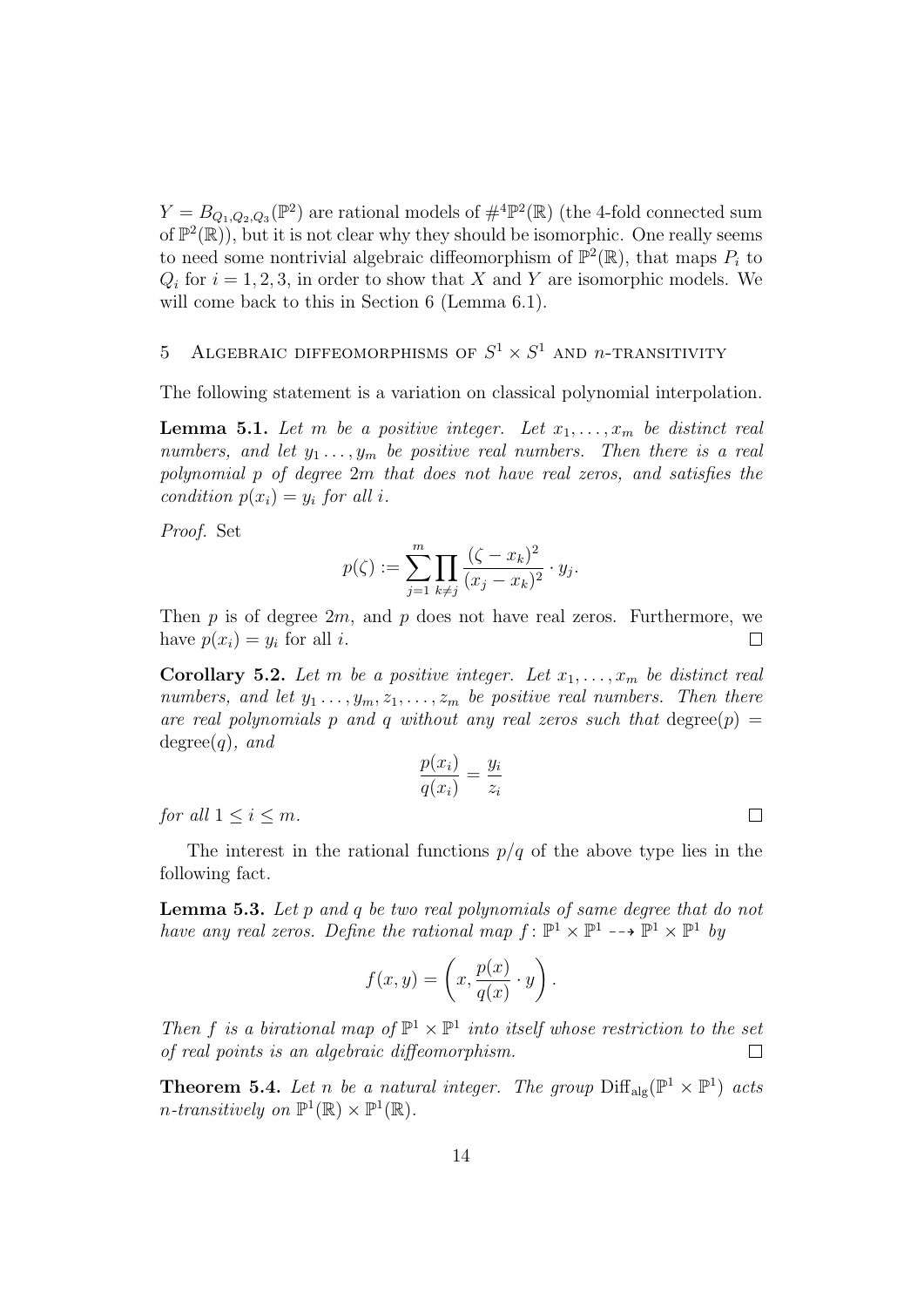*Proof.* Choose *n* distinct real points  $P_1, \ldots, P_n$  and *n* distinct real points  $Q_1, \ldots, Q_n$  of  $\mathbb{P}^1 \times \mathbb{P}^1$ . We need to show that there is a birational map f from  $\mathbb{P}^1 \times \mathbb{P}^1$  into itself, whose restriction to  $(\mathbb{P}^1 \times \mathbb{P}^1)(\mathbb{R})$  is an algebraic diffeomorphism, such that  $f(P_i) = Q_i$ , for  $i = 1, ..., n$ .

First of all, we may assume that  $P_1, \ldots, P_n, Q_1, \ldots, Q_n$  are contained in the first open quadrant of  $\mathbb{P}^1(\mathbb{R}) \times \mathbb{P}^1(\mathbb{R})$ . In other words, the coordinates of  $P_i$  and  $Q_i$  are strictly positive real numbers. Moreover, it suffices to prove the statement for the case where  $Q_i = (i, i)$  for all i.

By the hypothesis above, there are positive real numbers  $x_i, y_i$  such that  $P_i = (x_i, y_i)$  for all i. By Corollary 5.2, there are real polynomials p and q without any real zeros such that degree $(p) = \text{degree}(q)$ , and such that the real numbers

$$
\frac{p(x_i)}{q(x_i)} \cdot y_i
$$

are positive and distinct for all *i*. Define  $f: \mathbb{P}^1 \times \mathbb{P}^1 \longrightarrow \mathbb{P}^1 \times \mathbb{P}^1$  by

$$
f(x,y) := \left(x, \frac{p(x)}{q(x)} \cdot y\right).
$$

By Lemma 5.3, f is birational, and its restriction to  $(\mathbb{P}^1 \times \mathbb{P}^1)(\mathbb{R})$  is an algebraic diffeomorphism. By construction, the points  $f(P_i)$  have distinct second coordinates. Therefore, replacing  $P_i$  by  $f(P_i)$  if necessary, we may assume that the points  $P_i$  have distinct second coordinates, which implies that  $y_1, \ldots, y_m$  are distinct positive real numbers.

By Corollary 5.2, there are real polynomials  $p, q$  without any real zeros such that degree $(p) = \text{degree}(q)$ , and

$$
\frac{p(y_i)}{q(y_i)} \cdot x_i = i.
$$

Define  $f: \mathbb{P}^1 \times \mathbb{P}^1 \dashrightarrow \mathbb{P}^1 \times \mathbb{P}^1$  by

$$
f(x,y) = \left(\frac{p(y)}{q(y)} \cdot x, y\right).
$$

By Lemma 5.3,  $f$  is birational and its restriction to the set of real points is an algebraic diffeomorphism. By construction, one has  $f(P_i) = i$  for all i. Therefore, we may assume that  $P_i = (i, y_i)$  for all i.

Now, again by Corollary 5.2, there are two real polynomials  $p$  and  $q$ without any real zeros such that degree $(p) = \text{degree}(q)$ , and

$$
\frac{p(i)}{q(i)} \cdot y_i = i
$$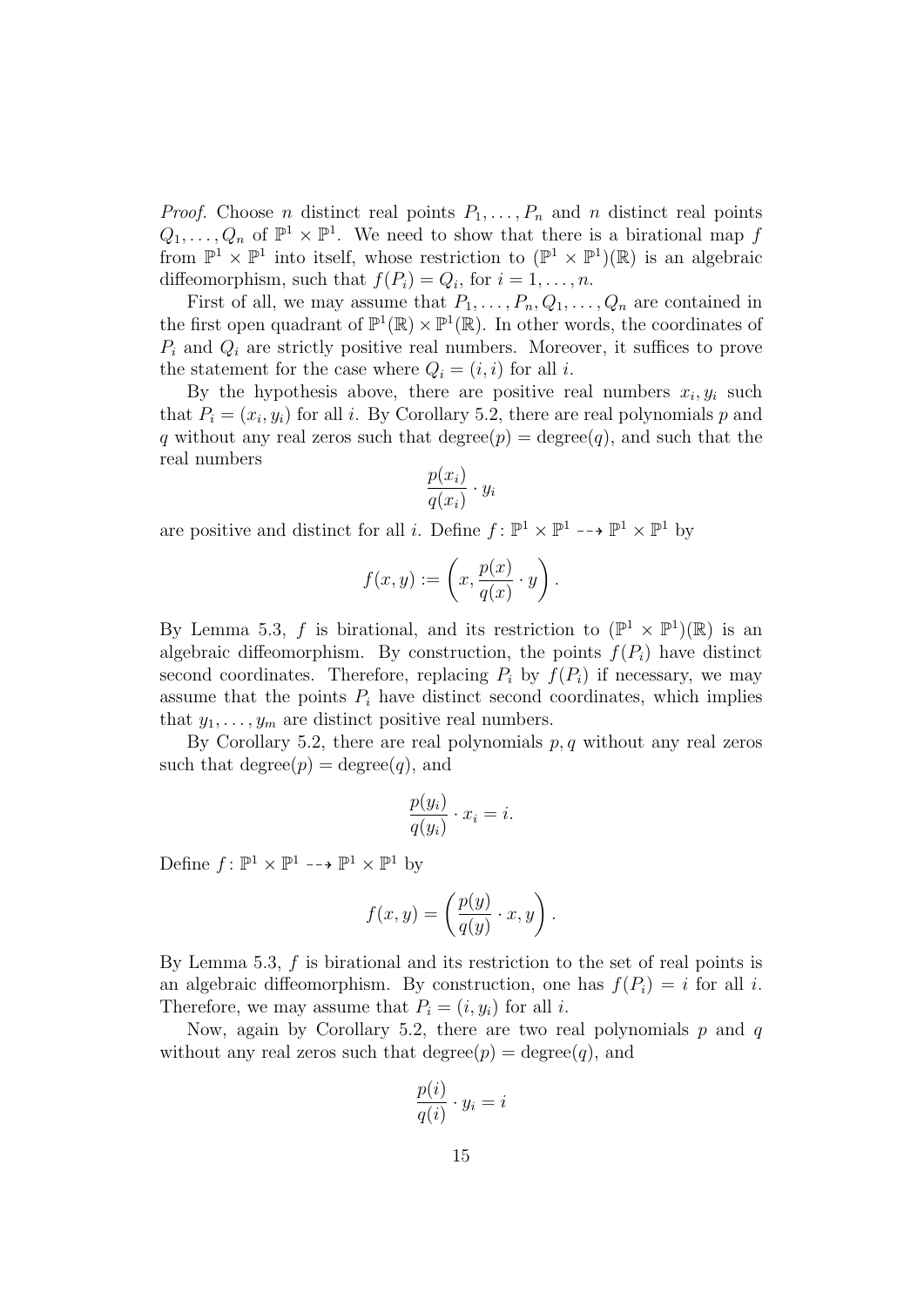for all *i*. Define  $f: \mathbb{P}^1 \times \mathbb{P}^1 \dashrightarrow \mathbb{P}^1 \times \mathbb{P}^1$  by

$$
f(x,y) = \left(x, \frac{p(x)}{q(x)} \cdot y\right).
$$

By Lemma 5.3,  $f$  is birational, and its restriction to the set of real points is an algebraic diffeomorphism. By construction  $f(P_i) = Q_i$  for all i. П

Remark 5.5. One may wonder whether Theorem 5.4 implies that the group  $\text{Diff}_{\text{alg}}(\mathbb{P}^2(\mathbb{R}))$  acts *n*-transitively on  $\mathbb{P}^2(\mathbb{R})$ . We will explain the implication of Theorem 5.4 in that direction. Let  $P_1, \ldots, P_n$  be distinct real points of  $\mathbb{P}^2$ , and let  $Q_1, \ldots, Q_n$  be distinct real points of  $\mathbb{P}^2$ . Choose a real projective line L in  $\mathbb{P}^2$  not containing any of the points  $P_1, \ldots, P_n, Q_1, \ldots, Q_n$ . Let  $O_1$  and  $O_2$  be distinct real points of L. Identify  $\mathbb{P}^1 \times \mathbb{P}^1$  with the surface obtained from  $\mathbb{P}^2$  by, first, blowing up  $O_1, O_2$  and, then, contracting the strict transform of L. Denote by  $E_1$  and  $E_2$  the images of the exceptional divisors over  $O_1$  and  $O_2$  in  $\mathbb{P}^1 \times \mathbb{P}^1$ , respectively. We denote again by  $P_1, \ldots, P_n, Q_1, \ldots, Q_n$  the real points of  $\mathbb{P}^1 \times \mathbb{P}^1$  that correspond to the real points  $P_1, \ldots, P_n, Q_1, \ldots, Q_n$  of  $\mathbb{P}^2$ .

Now, the construction in the proof of Theorem 5.4 gives rise to a birational map f from  $\mathbb{P}^1 \times \mathbb{P}^1$  into itself which is an algebraic diffeomorphism on  $(\mathbb{P}^1 \times$  $\mathbb{P}^1(\mathbb{R})$  and which maps  $P_i$  onto  $Q_i$ , for  $i = 1, \ldots, n$ . Moreover, if one carries out carefully the construction of f, one has that  $f(E_1(\mathbb{R})) = E_1(\mathbb{R})$  and  $f(E_2(\mathbb{R})) = E_2(\mathbb{R})$  and that the real intersection point O of  $E_1$  and  $E_2$ in  $\mathbb{P}^1 \times \mathbb{P}^1$  is a fixed point of f.

Note that one obtains back  $\mathbb{P}^2$  from  $\mathbb{P}^1 \times \mathbb{P}^1$  by blowing up O and contracting the strict transforms of  $E_1$  and  $E_2$ . Therefore, the birational map f of  $\mathbb{P}^1 \times \mathbb{P}^1$  into itself induces a birational map g of  $\mathbb{P}^2$  into itself. Moreover,  $g(P_i) = Q_i$ . One may think that g is an algebraic diffeomorphism on  $\mathbb{P}^2(\mathbb{R})$ . However, the restriction of g to the set of real points is not necessarily an algebraic diffeomorphism! In fact,  $g$  is an algebraic diffeomorphism on  $\mathbb{P}^2(\mathbb{R}) \setminus \{O_1, O_2\}$ . The restriction of g to  $\mathbb{P}^2(\mathbb{R}) \setminus \{O_1, O_2\}$  does admit a continuous extension  $\tilde{g}$  to  $\mathbb{P}^2(\mathbb{R})$ , and  $\tilde{g}$  is obviously a homeomorphism. One may call  $\tilde{g}$  an algebraic homeomorphism, but  $\tilde{g}$  is not necessarily an algebraic diffeomorphism. It is not difficult to find explicit examples of such algebraic homeomorphisms that are not diffeomorphisms.

That is the reason why we do not claim to have proven *n*-transitivity of Diff<sub>alg</sub>( $\mathbb{P}^2(\mathbb{R})$ ). The only statement about  $\mathbb{P}^2(\mathbb{R})$  the above arguments prove is the *n*-transitivity of the group Homeo<sub>alg</sub> ( $\mathbb{P}^2(\mathbb{R})$ ) of algebraic homeomorphisms.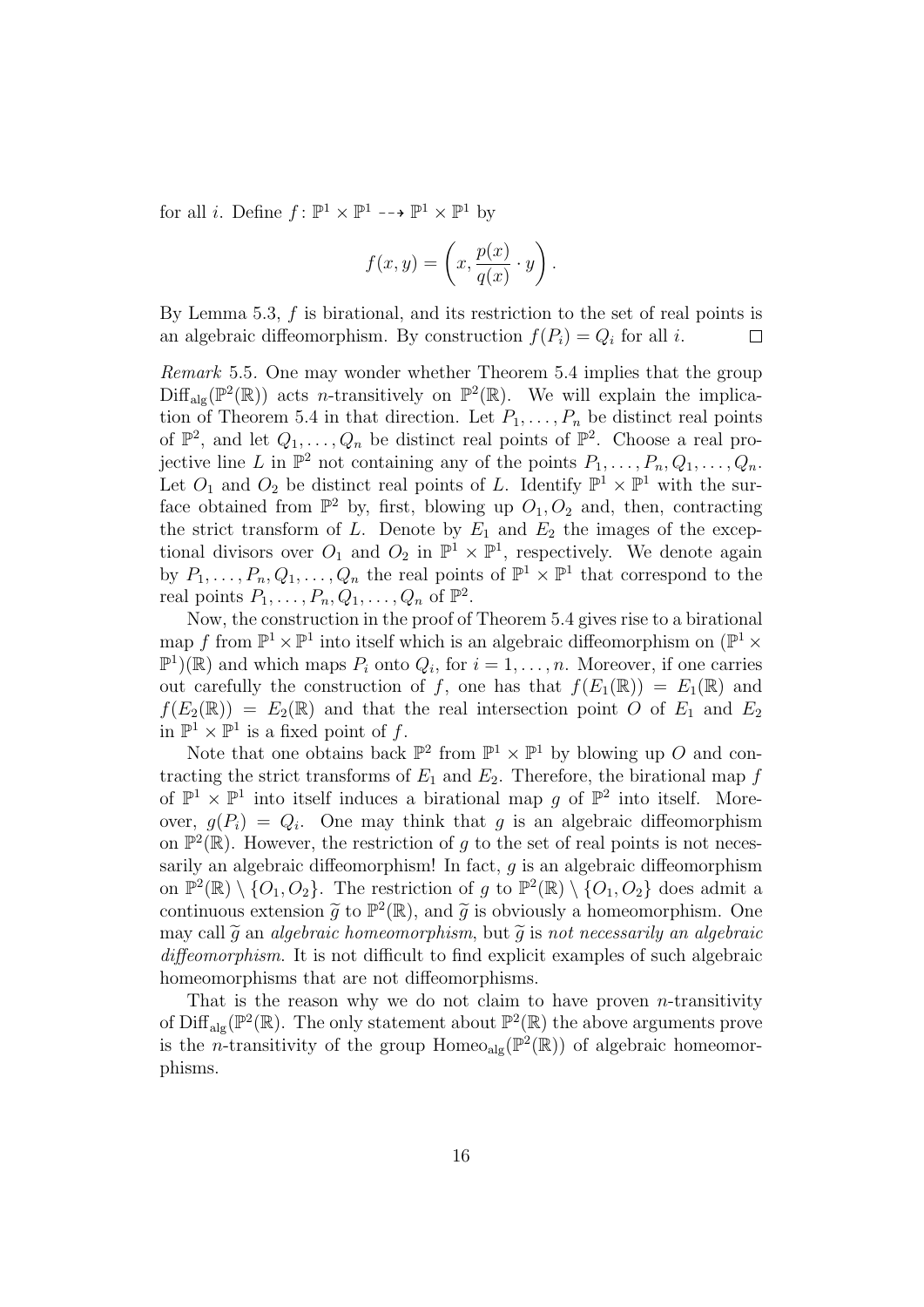# 6 A NONTRIVIAL ALGEBRAIC DIFFEOMORPHISM OF  $\mathbb{P}^2(\mathbb{R})$

The nontrivial diffeomorphisms we have in mind are the following. They have been studied in another recent paper as well [RV].

Let  $Q_1, \ldots, Q_6$  be six pairwise distinct complex points of  $\mathbb{P}^2$  satisfying the following conditions:

- 1. the subset  $\{Q_1, \dots, Q_6\}$  is closed under complex conjugation,
- 2. the subset  $\{Q_1, \dots, Q_6\}$  does not lie on a complex conic,
- 3. the complex conic passing through any 5 of these six points is nonsingular.

Denote by  $C_1, \ldots, C_6$  the nonsingular complex conics one thus obtains. These conics are pairwise complex conjugate. Consider the real Cremona transformation  $f = f_Q$  of  $\mathbb{P}^2$  defined by first blowing-up  $\mathbb{P}^2$  at  $Q_1, \ldots, Q_6$  and then contracting the strict transforms of  $C_1, \ldots, C_6$ . Let  $R_1, \ldots, R_6$  denote the points of  $\mathbb{P}^2$  that correspond to the contractions of the conics  $C_1, \ldots, C_6$ .

The restriction to  $\mathbb{P}^2(\mathbb{R})$  of the birational map f from  $\mathbb{P}^2$  into itself is obviously an algebraic diffeomorphism.

The Cremona transformation  $f$  maps a real projective line, not containing any of the points  $Q_1, \ldots, Q_6$ , to a real rational quintic curve having 6 distinct nonreal double points at the points  $R_1, \ldots, R_6$ . Moreover, it maps a real rational quintic curve in  $\mathbb{P}^2$  having double points at  $Q_1, \ldots, Q_6$  to a real projective line in  $\mathbb{P}^2$  that does not contain any of the points  $R_1, \ldots, R_6$ .

Observe that the inverse of the Cremona transformation  $f_Q$  is the Cremona transformation  $f_R$ . It follows that  $f = f_Q$  induces a bijection from the set of real rational quintics having double points at  $Q_1, \ldots, Q_6$  onto the set of real projective lines in  $\mathbb{P}^2$  that do not contain any of  $R_1, \ldots, R_6$ .

This section is devoted to the proof of following lemma.

**Lemma 6.1.** Let n be a natural integer bigger than 1. Let  $P_1, \ldots, P_n$  be distinct real points of  $\mathbb{P}^2$ . Then there is a birational map of  $\mathbb{P}^2$  into itself, whose restriction to the set of real points is an algebraic diffeomorphism, such that the image points  $f(P_3), \ldots, f(P_n)$  are not contained in the real projective line through  $f(P_1)$  and  $f(P_2)$ .

*Proof.* Choose complex points  $Q_1, \ldots, Q_6$  of  $\mathbb{P}^2$  as above. As observed before, the Cremona transformation  $f = f_Q$  induces a bijection from the set of real rational quintic curves having double points at  $Q_1, \ldots, Q_6$  onto the set of real projective lines of  $\mathbb{P}^2$  not containing any of the above points  $R_1, \ldots, R_n$ .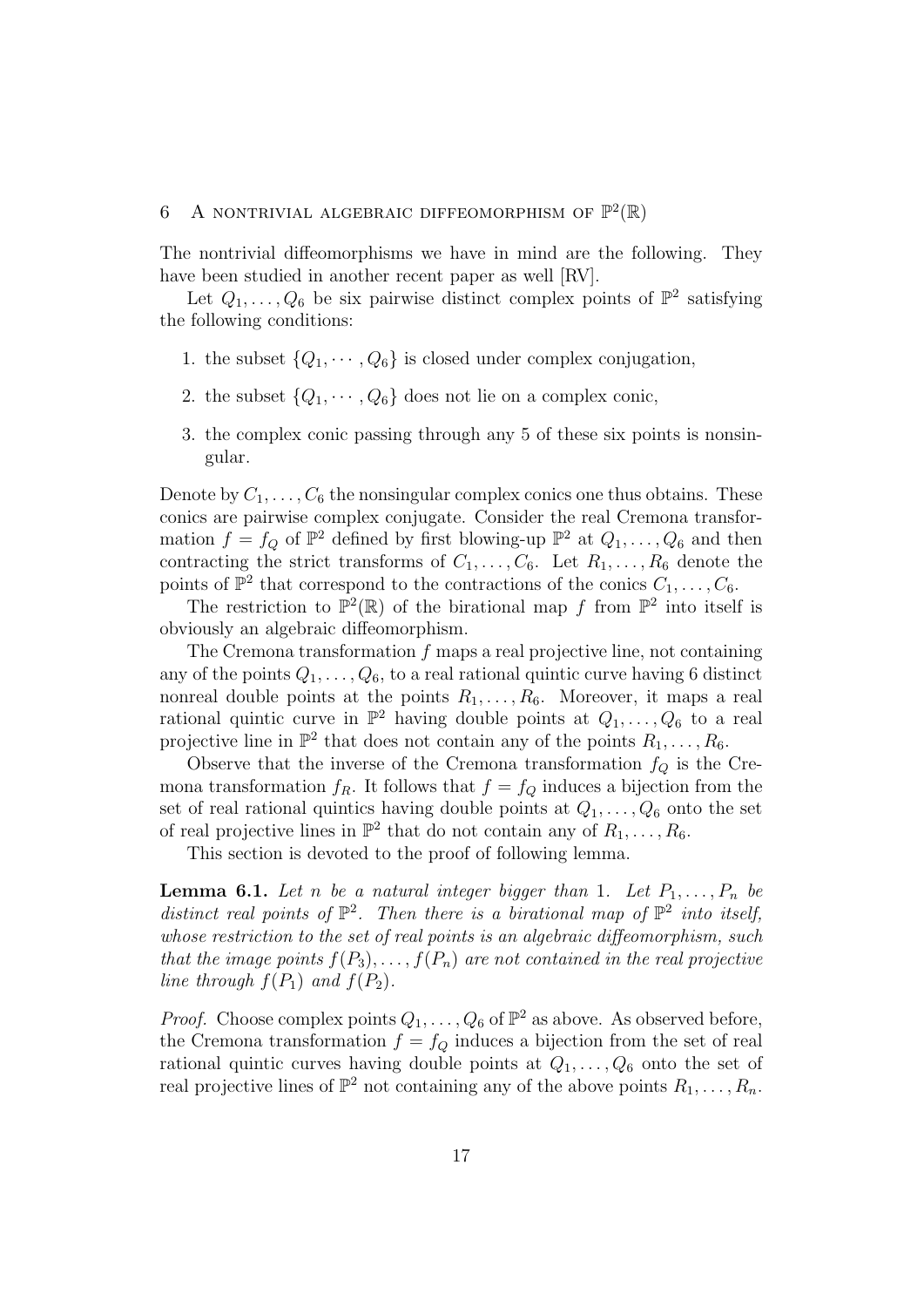In particular, there is a real rational quintic curve C in  $\mathbb{P}^2$  having 6 nonreal double points at  $Q_1, \ldots, Q_6$ .

We show that there is a real projectively linear transformation  $\alpha$  of  $\mathbb{P}^2$ such that  $\alpha(C)$  contains  $P_1$  and  $P_2$ , and does not contain any of the points  $P_3, \ldots, P_n$ . The Cremona transformation  $f_{\alpha(Q)}$  will then be a birational map of  $\mathbb{P}^2$  into itself that has the required properties.

First of all, let us prove that there is  $\alpha \in \text{PGL}_3(\mathbb{R})$  such that  $P_1, P_2 \in$  $\alpha(C)$ . This is easy. Since C is a quintic curve,  $C(\mathbb{R})$  is infinite. In particular, C contains two distinct real points. It follows that there is  $\alpha \in \text{PGL}_3(\mathbb{R})$ such that  $P_1, P_2 \in \alpha(C)$ . Replacing C by  $\alpha(C)$  if necessary, we may suppose that  $P_1, P_2 \in C$ .

We need to show that there is  $\alpha \in \text{PGL}_3(\mathbb{R})$  such that  $\alpha(P_1) = P_1$ ,  $\alpha(P_2) = P_2$  and  $\alpha(C)$  does not contain any of the points  $P_3, \ldots, P_n$ .

To prove the existence of  $\alpha$  by contradiction, assume that there is no such automorphism of  $\mathbb{P}^2$ . Therefore, for all  $\alpha \in \text{PGL}_3(\mathbb{R})$  having  $P_1$  and  $P_2$  as fixed points, the image  $\alpha(C)$  contains at least one of the points of  $P_3, \ldots, P_n$ . Let G be the stabilizer of the pair  $(P_1, P_2)$  for the diagonal action of  $PGL_3$ on  $\mathbb{P}^2 \times \mathbb{P}^2$ . It is easy to see that G is a geometrically irreducible real algebraic group. Let

 $\rho\colon C\times G\longrightarrow \mathbb{P}^2$ 

be the morphism defined by  $\rho(P,\alpha) = \alpha(P)$ . Let

$$
X_i := \rho^{-1}(P_i)
$$

be the inverse image, where  $i = 3, \ldots, n$ . Therefore,  $X_i$  is a real algebraic subvariety of  $C \times G$ . By hypothesis, for every  $\alpha \in G(\mathbb{R})$ , there is an integer i such that  $\alpha(C)$  contains  $P_i$ . Denoting by p the projection on the second factor from  $C \times G$  onto G, this means that

$$
\bigcup_{i=3}^n p(X_i(\mathbb{R})) = G(\mathbb{R}).
$$

Since  $G(\mathbb{R})$  is irreducible, there is an integer  $i_0 \in [3, n]$  such that the semialgebraic subset  $p(X_{i_0}(\mathbb{R}))$  is Zariski dense in  $G(\mathbb{R})$ . Since G is irreducible and p is proper, one has  $p(X_{i_0}) = G$ . In particular,  $P_{i_0} \in \alpha(C)$  for all  $\alpha \in$  $G(\mathbb{C})$ . To put it otherwise,  $\alpha^{-1}(P_{i_0}) \in C$  for all  $\alpha \in G(\mathbb{C})$ , which means that the orbit of  $P_{i_0}$  under the action of G is contained in C. In particular, the dimension of the orbit of  $P_{i_0}$  is at most one. It follows that  $P_1, P_2$  and  $P_{i_0}$ are collinear. Let L be the projective line through  $P_1, P_2$ . Then the orbit of  $P_{i_0}$  coincides with  $L \setminus \{P_1, P_2\}$ . It now follows that  $L \subseteq C$ . This is in contradiction with the fact that C is irreducible.  $\Box$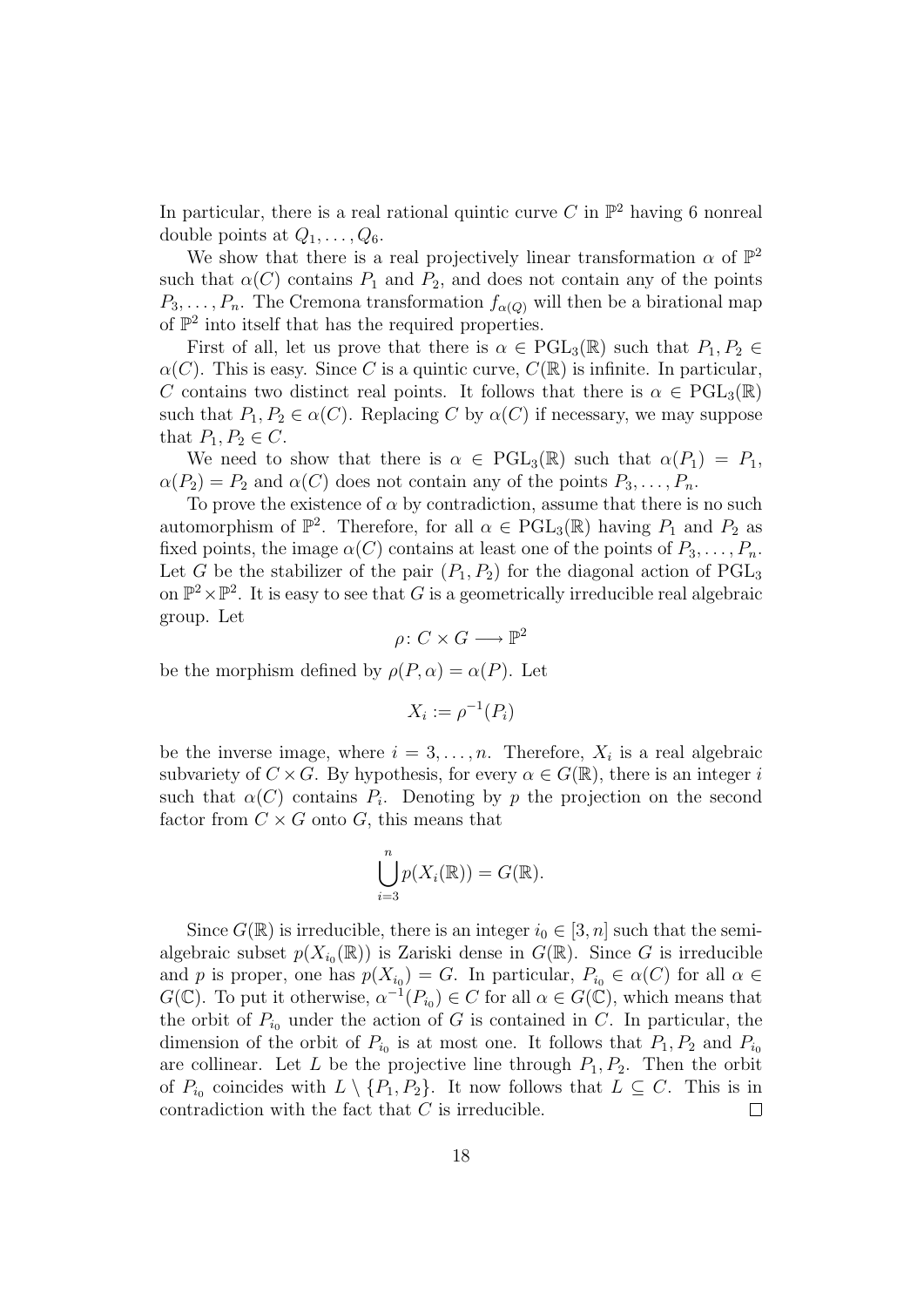# 7 Proof of Theorem 1.2.2

Let S be a topological surface, either nonorientable or of genus less than 2. We need to show that any two rational models of S are isomorphic. By Remark 3.2, we may assume that S is the *n*-fold connected sum of  $\mathbb{P}^2(\mathbb{R})$ , where  $n \geq 3$ .

Let  $O_1, \ldots, O_{n-2}$  be fixed pairwise distinct real points of  $\mathbb{P}^1 \times \mathbb{P}^1$ , and let  $B_{n-2}(\mathbb{P}^1 \times \mathbb{P}^1)$  be the surface obtained from  $\mathbb{P}^1 \times \mathbb{P}^1$  by blowing up the points  $O_1, \ldots, O_{n-2}$ . It is clear that  $B_{n-2}(\mathbb{P}^1 \times \mathbb{P}^1)$  is a rational model of S.

Now, it suffices to show that any rational model of  $S$  is isomorphic to  $B_{n-2}(\mathbb{P}^1 \times \mathbb{P}^1)$ , as a model. Let X be any rational model of S. By Lemma 4.3, we may assume that there are distinct real points  $P_1, \ldots, P_m$ of  $\mathbb{P}^2$  such that X is the surface obtained from  $\mathbb{P}^2$  by blowing up  $P_1, \ldots, P_m$ . Since X is a rational model of an *n*-fold connected sum of  $\mathbb{P}^2(\mathbb{R})$ , one has  $m =$  $n-1$ . In particular,  $m \geq 2$ . By Lemma 6.1, we may assume that the points  $P_3, \ldots, P_m$  are not contained in the real projective line L through  $P_1$  and  $P_2$ .

The blow-up morphism  $X \longrightarrow \mathbb{P}^2$  factors through the blow up  $\widetilde{\mathbb{P}}^2 =$  $B_{P_1,P_2}(\mathbb{P}^2)$ . The strict transform  $\widetilde{L}$  of L has self-intersection  $-1$  in  $\widetilde{\mathbb{P}}^2$ . If we contract  $\widetilde{L}$ , then we obtain a surface isomorphic to  $\mathbb{P}^1 \times \mathbb{P}^1$ . Therefore, X is isomorphic to a model obtained from  $\mathbb{P}^1 \times \mathbb{P}^1$  by blowing up  $m-1=$  $n-2$  distinct real points of  $\mathbb{P}^1 \times \mathbb{P}^1$ . It follows from Theorem 5.4 that X is isomorphic to  $B_{n-2}(\mathbb{P}^1 \times \mathbb{P}^1)$ .  $\Box$ 

## 8 Geometrically rational models

Recall that a nonsingular projective real algebraic surface  $X$  is *geometrically* rational if the complex surface  $X_{\mathbb{C}} = X \times_{\mathbb{R}} \mathbb{C}$  is rational. Comessatti showed that, if X is a geometrically rational real algebraic surface with  $X(\mathbb{R})$  connected, then  $X$  is rational; see Theorem IV of [Co1] and the remarks thereafter (see also [Si, Corollary VI.6.5]). Therefore, the main result, namely Theorem 1.2, also applies to geometrically rational models. More precisely, we have the following consequence.

Corollary 8.1. Let S be a compact connected real two-manifold.

- 1. If S is orientable and the genus of S is greater than 1, then S does not admit a geometrically rational real algebraic model.
- 2. If S is either nonorientable, or it is diffeomorphic to one of  $S^2$  and  $S^1 \times S^1$ , then there is exactly one geometrically rational model of S, up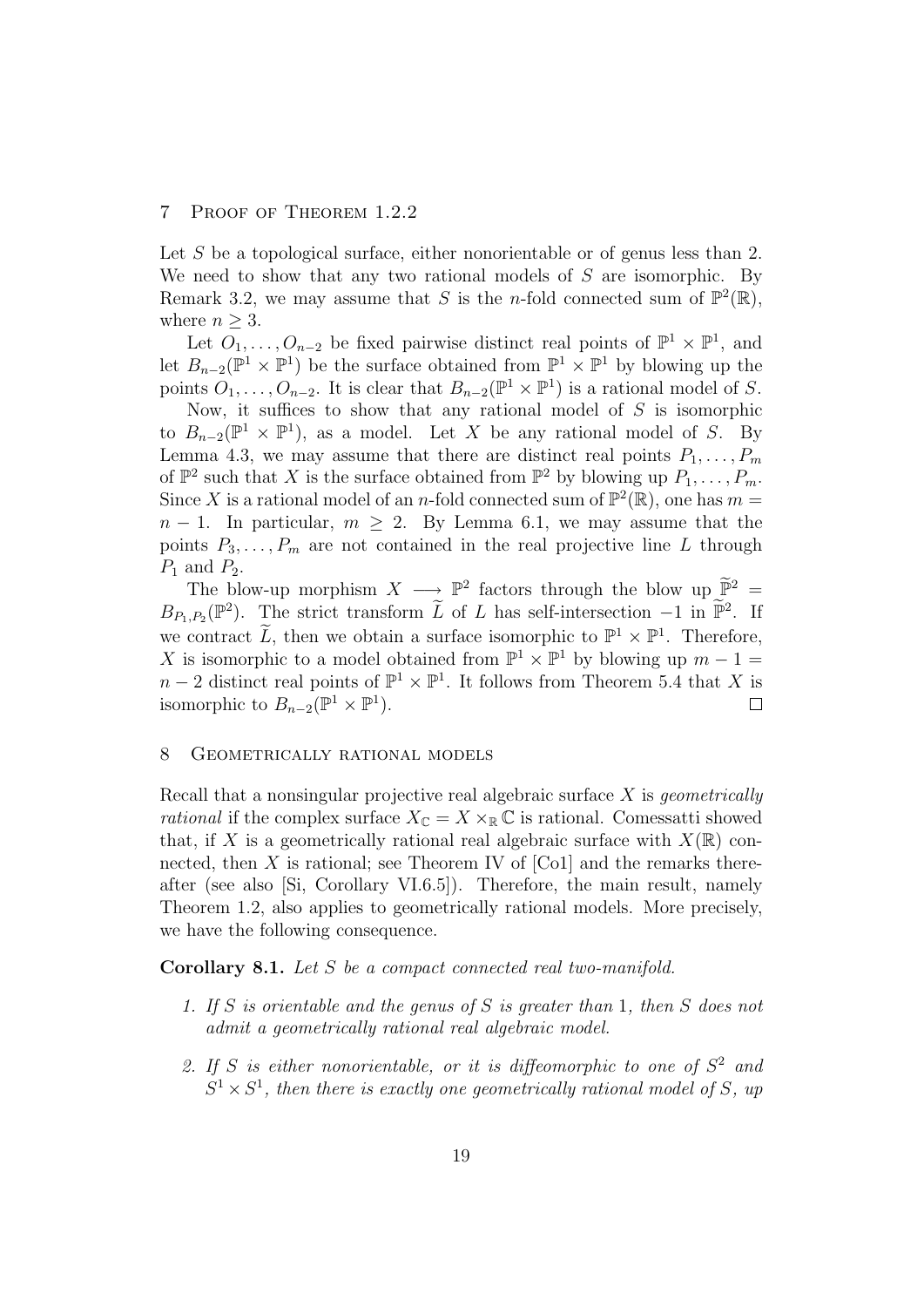to isomorphism. In other words, any two geometrically rational models of S are isomorphic.  $\Box$ 

Now, the interesting aspect about geometrically rational real surfaces is that their set of real points can have an arbitrary number of connected components. More precisely, Comessati proved the following statement [Co2, p. 263 and further] (see also [Si, Proposition VI.6.1]).

**Theorem 8.2.** Let X be a geometrically rational real algebraic surface such that  $X(\mathbb{R})$  is not connected. Then each connected component of  $X(\mathbb{R})$  is either nonorientable or diffeomorphic to  $S^2$ . Conversely, if S is a nonconnected compact topological surface each of whose connected components is either nonorientable or diffeomorphic to  $S^2$ , then there is a geometrically rational real algebraic surface X such that  $X(\mathbb{R})$  is diffeomorphic to S.  $\Box$ 

Let  $S$  be a nonconnected topological surface. One may wonder whether the geometrically rational model of S whose existence is claimed above, is unique up to isomorphism of models. The answer is negative, as shown by the following example.

Example 8.3. Let S be the disjoint union of a real projective plane and 4 copies of  $S^2$ . Then, any minimal real Del Pezzo surface of degree 1 is a geometrically rational model of S [Ko2, Theorem 2.2(D)]. Minimal real Del Pezzo surfaces of degree 1 are rigid; this means that any birational map between two minimal real Del Pezzo surfaces of degree 1 is an isomorphism of real algebraic surfaces [Is, Theorem 1.6]. Now, the set of isomorphism classes of minimal real Del Pezzo surfaces of degree 1 is in one-to-one correspondence with an open dense subset of the quotient  $\mathbb{P}^2(\mathbb{R})^8/\text{PGL}_3(\mathbb{R})$  for the diagonal action of the group  $PGL_3(\mathbb{R})$ . It follows that the topological surface S admits a 8-dimensional continuous family of nonisomorphic geometrically rational models. In particular, the number of nonisomorphic geometrically rational models of S is infinite.

**REFERENCES** 

- [BPV] Barth, W., Peters, C., Van de Ven, A.: Compact complex surfaces. Springer-Verlag, 1984.
- $[BCR]$  Bochnak, J., Coste, M., Roy, M.-F.: *Géométrie algébrique réelle,* Springer Verlag, 1987.
- [Co1] Comessatti, A: Fondamenti per la geometria sopra le superficie razionali dal punto di vista reale, Math. Ann. 73(1) (1912), 1–72.